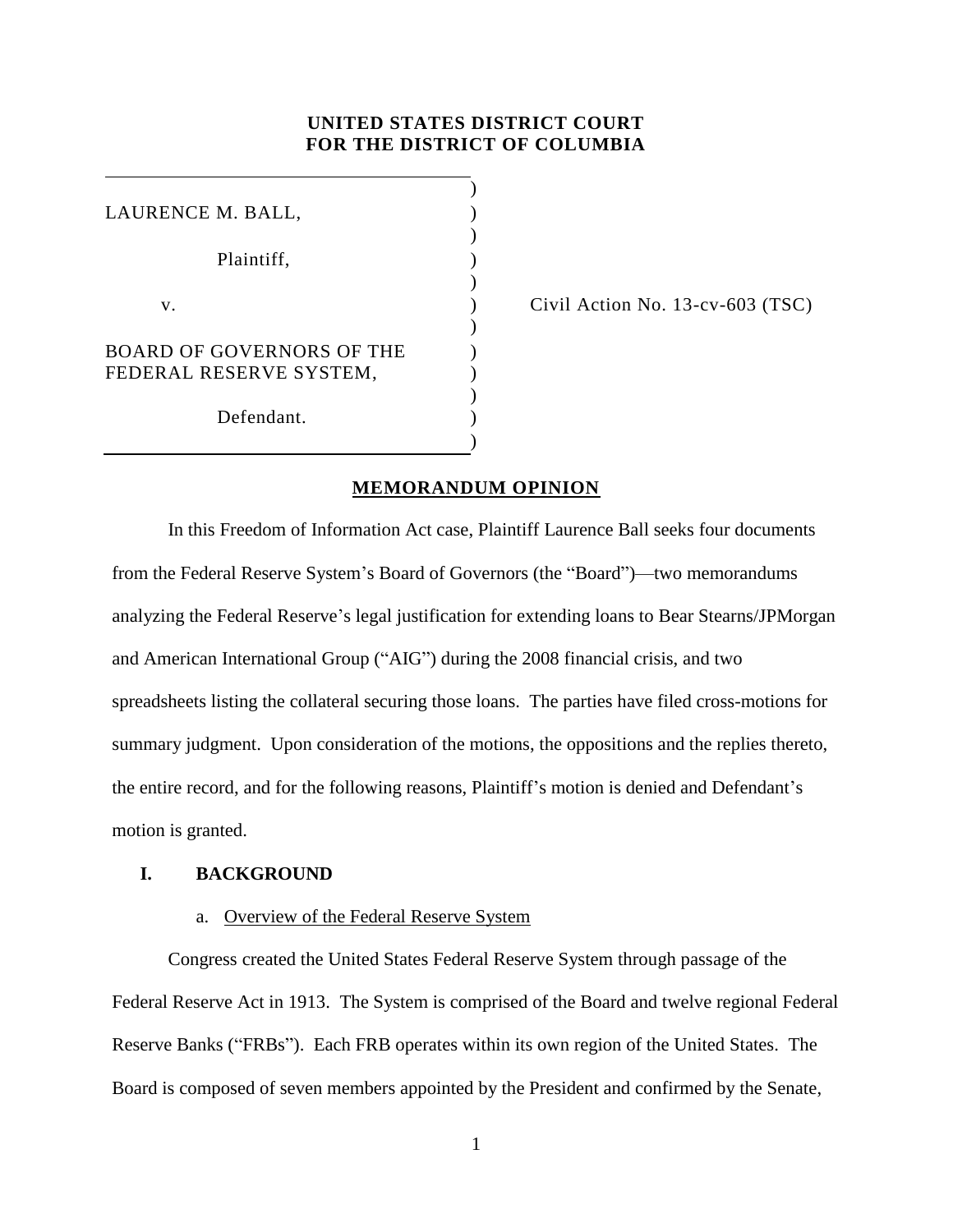and acts as the central supervisory authority of the Federal Reserve System. 12 U.S.C. § 241. It is responsible for overseeing the operation of the system and promulgating and administering regulations, and plays a key role in supervising and regulating the United States banking system. *See McKinley v. Bd. of Governors of the Fed. Reserve Sys.*, 849 F. Supp. 2d 47, 52 (D.D.C. 2012). The FRBs are considered the "operating arm" of the Reserve System. They engage in both public and private functions by carrying out federal monetary policy while also holding deposits and making loans to private banks.

As a result of the Great Depression, in 1932 Congress amended the Federal Reserve Act and added paragraph 3 to section 13. Section 13(3) allows the Board, "[i]n unusual and exigent circumstances," and "by the affirmative vote of not less than five members," to "authorize any [FRB]" to extend emergency loans to individuals, partnerships, and corporations. 12 U.S.C. § 343(3)(A). The FRB must conduct an independent investigation into whether the potential loan's recipient is able to first "secure adequate credit . . . from other banking institutions." *Id*. Between 1932 and 1936, FRBs were authorized to make approximately 123 loans totaling \$1.5 million. (Pl. Mot. 4). FRBs made no loans pursuant to section 13(3) again until 2008. (*Id*.).

### b. Bear Stearns and AIG

Beginning with the deterioration of the U.S. housing market in late 2007 and 2008, financial markets experienced substantial uncertainty that resulted in severe liquidity pressures upon various financial institutions. (Def. Mot. 4). In early March 2008, the Board became aware that Bear Stearns, one of the companies experiencing liquidity problems, might soon declare bankruptcy. The Board became increasingly concerned about the potential impact of a Bear Stearns bankruptcy on broader financial markets. (*Id*.). As a result, it began collecting real-time data on, among other things, various financial institutions' exposure to Bear Stearns in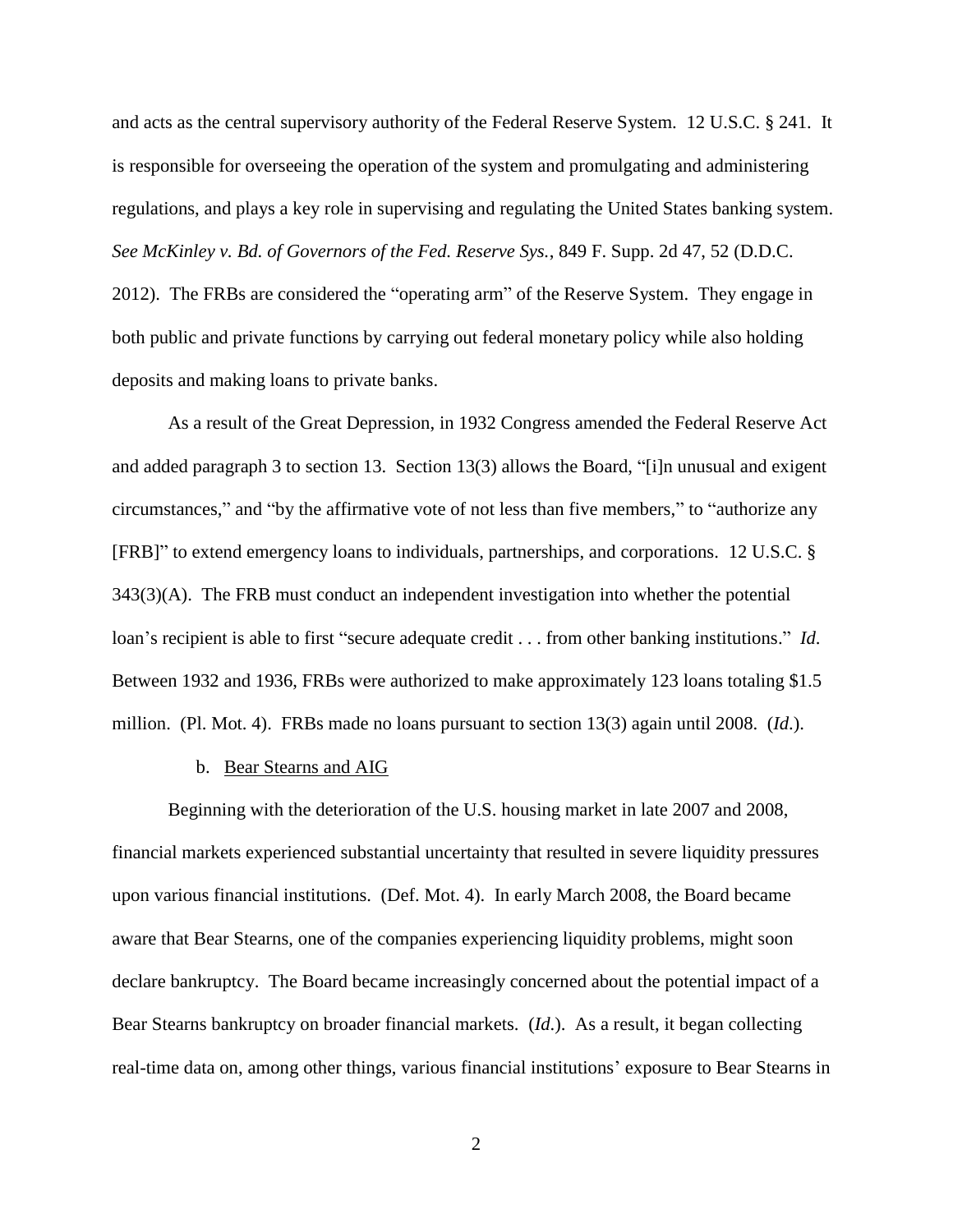an effort to assess the gravity of the potential bankruptcy. Bear Stearns did not qualify as a depository institution and was therefore ineligible to borrow through the Federal Reserve's regular short-term lending program. As a result, on March 14, 2008, the Board authorized the Federal Reserve Bank of New York ("FRBNY"), pursuant to section 13(3), to extend an emergency, temporary loan to Bear Stearns through JPMorgan Chase & Co. (*Id.* at 5). On March 16, 2008, the Board authorized the FRBNY to make a second emergency transaction to JPMorgan in order to facilitate its acquisition of Bear Stearns. Under this authorization, the FRBNY made a non-recourse loan to a limited liability company, later named Maiden Lane LLC (the "Maiden Lane Loan"), with the loan secured by the Bear Stearns assets that Maiden Lane acquired. (*Id*.).

AIG, the world's largest provider of life, health, and casualty insurance, was also experiencing the effects of similar market pressures in 2008. (*Id*. at 5-6). On September 12, 2008, the Board became aware of AIG's impending liquidity crisis. As a result, it encouraged AIG to pursue private sector options and began to analyze the broader implications of AIG's crisis. (*Id*. at 6). On September 16, 2008, after determining that "a disorderly failure of AIG could add to already significant levels of financial market fragility and lead to . . . materially weaker economic performance," (Pl. Mot. 5), the Board again invoked section 13(3) and authorized the FRBNY to lend up to \$85 billion to AIG (the "AIG Loan"). (Def. Mot. 7). The FRBNY established the AIG Revolving Credit Facility, which was secured by nearly all of AIG's assets, in order to provide direct financial support to AIG. (*Id*.).

#### c. Ball's FOIA Request

On October 10, 2012, Plaintiff Ball, an economics professor at Johns Hopkins University, submitted to the Board a FOIA request seeking documents related to the Bear Stearns and AIG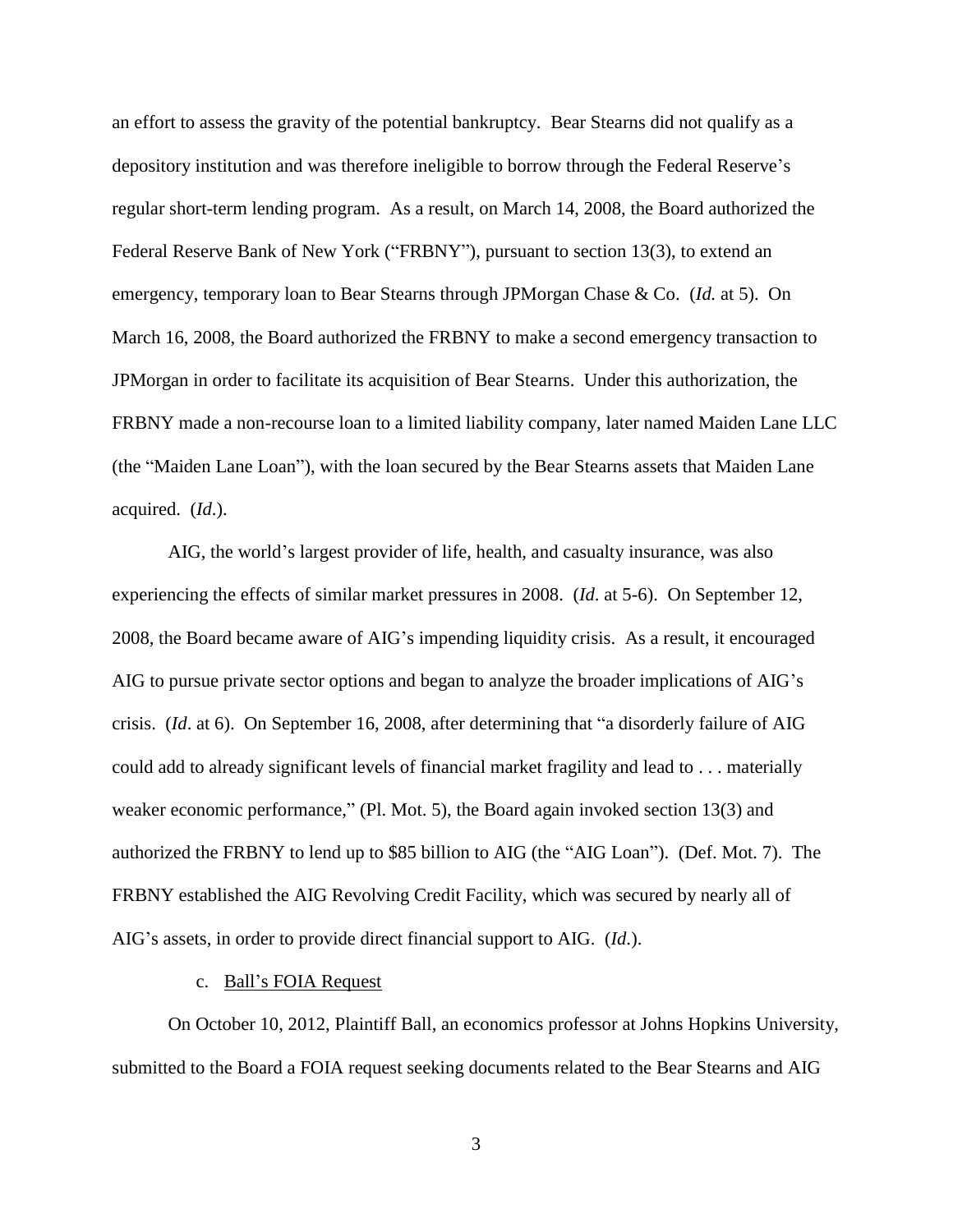loans. Ball sought two legal memorandums prepared by Board staff addressing the Board's section 13(3) authority—one for the Maiden Lane Loan ("Document 1") and one for the AIG Loan ("Document 2"). (Caperton Decl. Ex. A).Ball also sought two bank examination spreadsheets identifying the assets pledged as collateral for the Maiden Lane Loan ("Document 3") and the AIG Loan ("Document 4"). (Pl. Mot. 7).

On December 20, 2012, the Board denied Ball's FOIA request in full, stating that the requested documents consisted of exempt information pursuant to FOIA Exemptions 4, 5, and 8. Ball appealed the Board's denial, and on January 31, 2013, the Board, while reversing its prior decision on some of the previously invoked exemptions, ultimately denied Ball's appeal and continued to withhold the four documents in their entirety. Ball then filed the instant suit.

#### **II. LEGAL STANDARD**

#### a. Motion for Summary Judgment

Summary judgment may be granted if "the movant shows that there is no genuine dispute as to any material fact and the movant is entitled to judgment as a matter of law." Fed. R. Civ. P. 56(a); *see also Anderson v. Liberty Lobby, Inc.*, 477 U.S. 242, 247-48 (1986); *Holcomb v. Powell*, 433 F.3d 889, 895 (D.C. Cir. 2006). Summary judgment may be rendered on a "claim or defense . . . or [a] part of each claim or defense." Fed. R. Civ. P. 56(a). "A party asserting that a fact cannot be or is genuinely disputed must support the assertion by citing to particular parts of materials in the record." Fed. R. Civ. P.  $56(c)(1)(A)$ . "A fact is 'material' if a dispute over it might affect the outcome of a suit under governing law; factual disputes that are 'irrelevant or unnecessary' do not affect the summary judgment determination." *Holcomb*, 433 F.3d at 895 (quoting *Liberty Lobby*, 477 U.S. at 248). An issue is "genuine" if the evidence is such that a reasonable jury could return a verdict for the nonmoving party. *See id.* The party seeking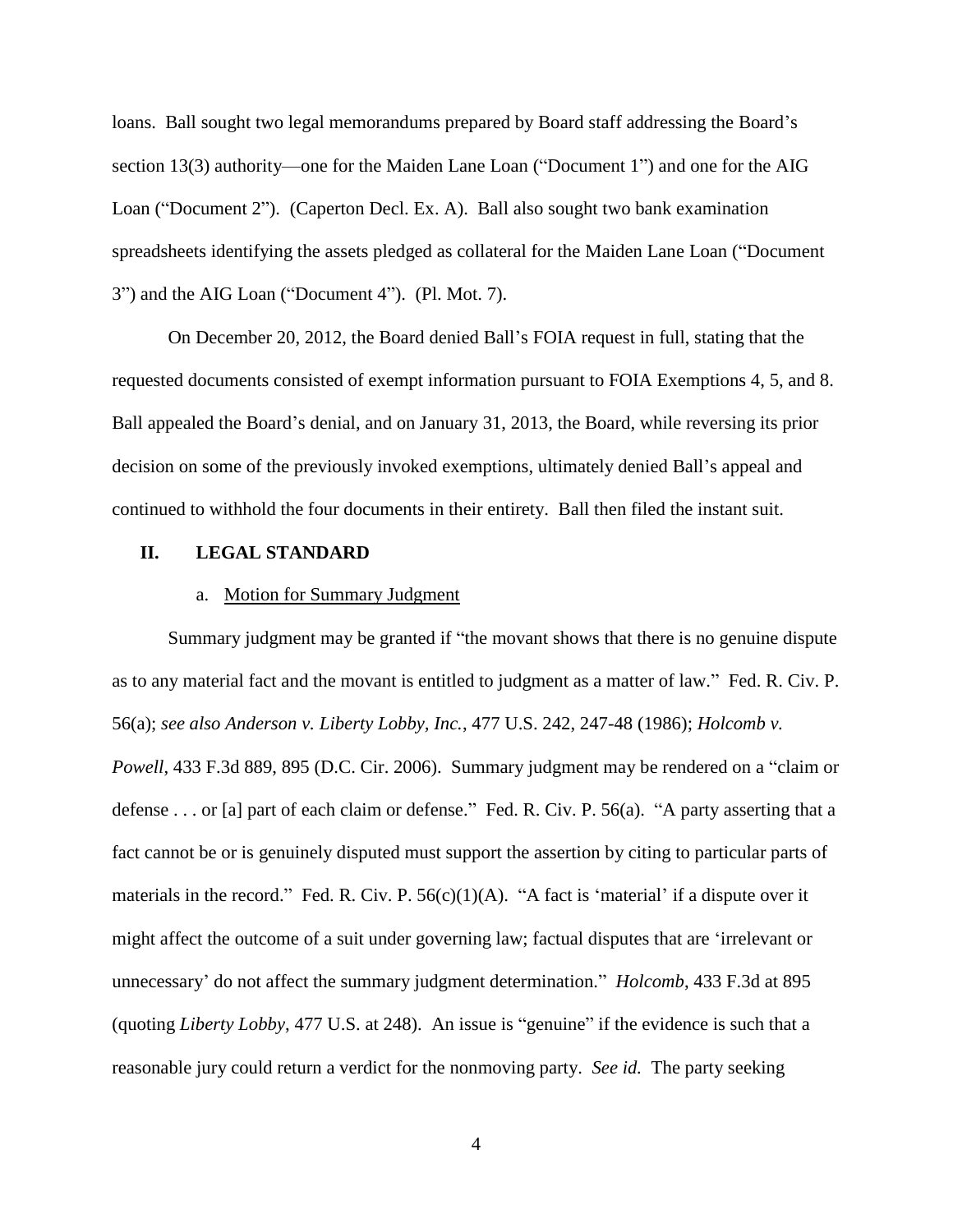summary judgment "bears the heavy burden of establishing that the merits of his case are so clear that expedited action is justified." *Taxpayers Watchdog, Inc., v. Stanley*, 819 F.2d 294, 297 (D.C. Cir. 1987).

In considering a motion for summary judgment, "[t]he evidence of the non-movant is to be believed, and all justifiable inferences are to be drawn in his favor." *Liberty Lobby*, 477 U.S. at 255; *see also Mastro v. Potomac Elec. Power Co.*, 447 F.3d 843, 850 (D.C. Cir. 2006). The nonmoving party's opposition, however, must consist of more than mere unsupported allegations or denials, and must be supported by affidavits, declarations, or other competent evidence, setting forth specific facts showing that there is a genuine issue for trial. Fed. R. Civ. P. 56(e); *Celotex Corp. v. Catrett,* 477 U.S. 317, 324 (1986). The nonmovant is required to provide evidence that would permit a reasonable jury to find in his favor. *Laningham v. U.S. Navy*, 813 F.2d 1236, 1242 (D.C. Cir. 1987).

#### b. FOIA

"FOIA provides a 'statutory right of public access to documents and records' held by federal government agencies." *Citizens for Responsibility & Ethics in Washington v. DOJ*, 602 F. Supp. 2d 121, 123 (D.D.C. 2009) (quoting *Pratt v. Webster*, 673 F.2d 408, 413 (D.C. Cir. 1982)). FOIA requires that federal agencies comply with requests to make their records available to the public, unless such "information is exempted under clearly delineated statutory language." *Id.* (internal quotation marks omitted); *see also* 5 U.S.C. § 552(a), (b).

"'FOIA cases typically and appropriately are decided on motions for summary judgment.'" *Georgacarakos v. FBI*, 908 F. Supp. 2d 176, 180 (D.D.C. 2012) (quoting *Defenders of Wildlife v. U.S. Border Patrol*, 623 F. Supp. 2d 83, 87 (D.D.C. 2009)). The district court conducts a *de novo* review of the government's decision to withhold requested documents under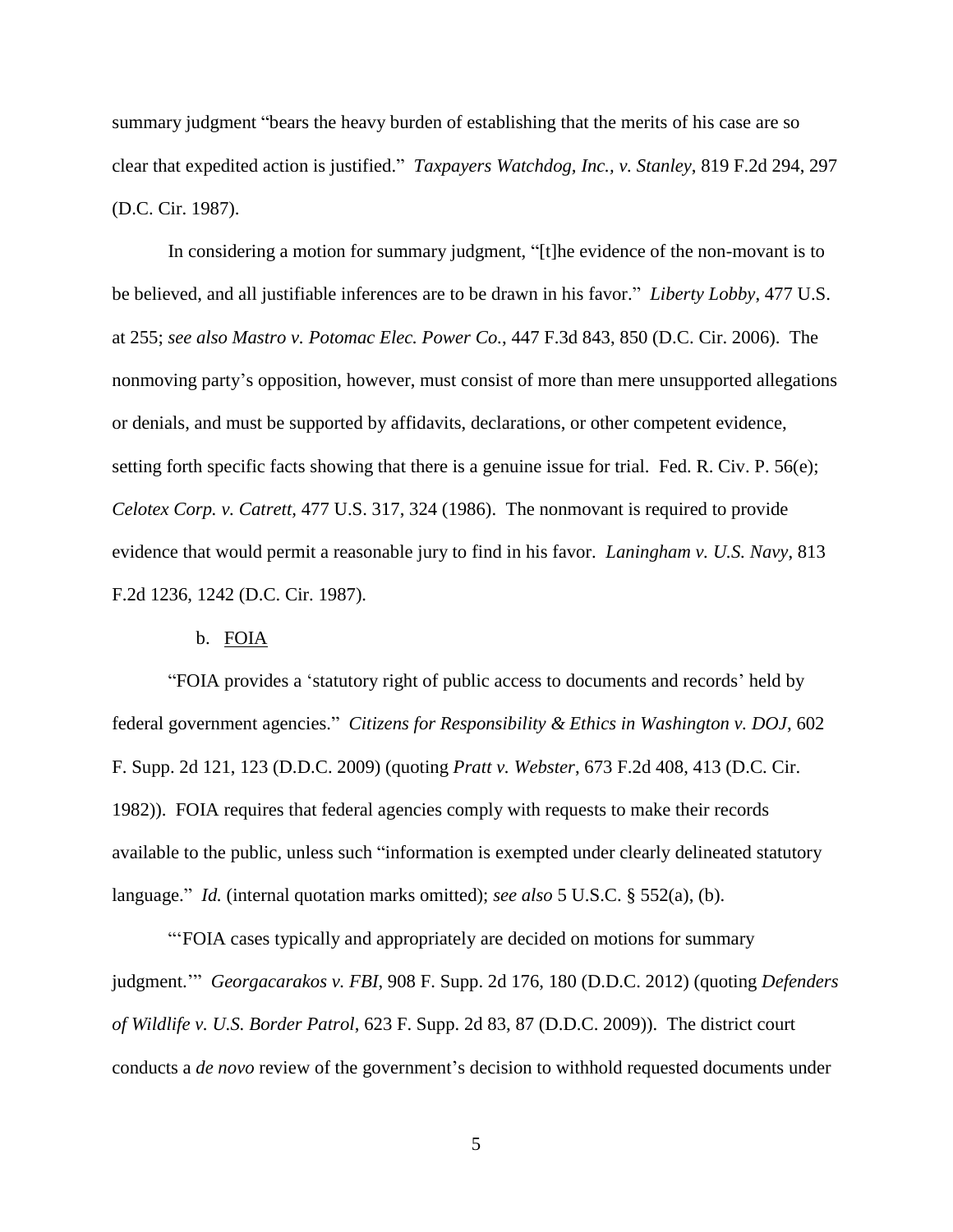any of FOIA's specific statutory exemptions. 5 U.S.C.  $\S$  552(a)(4)(B). The burden is on the agency to show that nondisclosed, requested material falls within a stated exemption. *Petroleum Info. Corp. v. U.S. Dep't of the Interior*, 976 F.2d 1429, 1433 (D.C. Cir. 1992) (citing 5 U.S.C. §  $552(a)(4)(B)$ ). In cases concerning the applicability of exemptions and the adequacy of an agency's search efforts, summary judgment may be based solely on information provided in the agency's supporting declarations. *See, e.g., ACLU v. U.S. Dept. of Def.*, 628 F.3d 612, 619 (D.C. Cir. 2011); *Students Against Genocide v. Dept. of State*, 257 F.3d 828, 838 (D.C. Cir. 2001). "If an agency's affidavit describes the justifications for withholding the information with specific detail, demonstrates that the information withheld logically falls within the claimed exemption, and is not contradicted by contrary evidence in the record or by evidence of the agency's bad faith, then summary judgment is warranted on the basis of the affidavit alone." *ACLU*, 628 F.3d at 619. "Ultimately, an agency's justification for invoking a FOIA exemption is sufficient if it appears 'logical' or 'plausible.'" *Id.* (internal quotation marks omitted) (quoting *Larson v. Dep't of State*, 565 F.3d 857, 862 (D.C. Cir. 2009)). However, a motion for summary judgment should be granted in favor of the FOIA requester "[w]hen an agency seeks to protect material which, even on the agency's version of the facts, falls outside the proffered exemption." *Coldiron v. DOJ*, 310 F. Supp. 2d 44, 48 (D.D.C. 2004) (citing *Petroleum Info. Corp.*, 976 F.2d at 1433).

The FOIA requires that "[a]ny reasonably segregable portion of a record shall be provided to any person requesting such record after deletion of the portions which are exempt." 5 U.S.C. § 552(b). More specifically, "[i]t has long been a rule in this Circuit that non-exempt portions of a document must be disclosed unless they are inextricably intertwined with exempt portions." *Mead Data Central, Inc. v. U.S. Dep't of the Air Force*, 566 F.2d 242, 260 (D.C. Cir. 1977). In order to withhold a record or portion thereof under a FOIA exemption, "the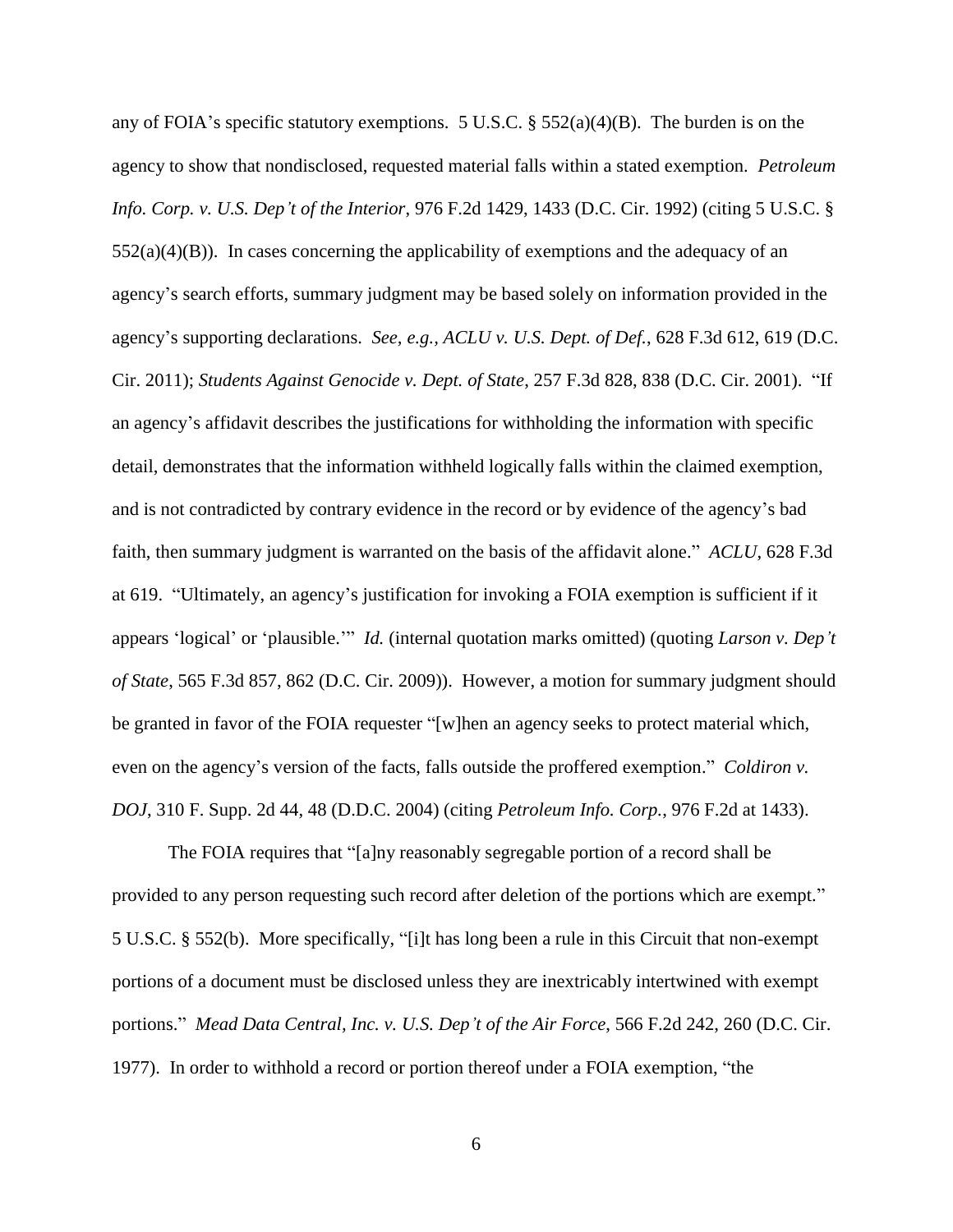Government must make that showing in its *Vaughn* index and in such affidavits as it may submit therewith." *Kimberlin v. DOJ*, 139 F.3d 944, 950 (D.C. Cir. 1998). "The purpose of a *Vaughn* index is to permit adequate adversary testing of the agency's claimed right to an exemption, and those who contest denials of FOIA requests -- who are, necessarily, at a disadvantage because they have not seen the withheld documents -- can generally prevail only by showing that the agency's *Vaughn* index does not justify withholding information under the exemptions invoked." *Schiller v. NLRB*, 964 F.2d 1205, 1209 (D.C. Cir. 1992) (internal quotation marks and citations omitted), *abrogated on other grounds by Milner v. Dep't of Navy*, 562 U.S. 562 (2011).

### **III. ANALYSIS**

#### a. Adequacy of the Search

The parties dispute the adequacy of the Board's search with respect to one document the collateral spreadsheet for the AIG Loan. Ball argues that the Board should have searched the FRBNY's files in addition to the Board's own files, and this failure resulted in the Board only locating a partial list of the collateral pledged for the AIG Loan. The Board responds that under its own regulations and the FOIA, it was not required to search the FRBNY's files, and therefore the search of its own files was adequate.

In ruling on the adequacy of an agency's search in response to a FOIA request, "[t]he question is not whether there might exist any other documents possibly responsive to the request, but rather whether the *search* for those documents was *adequate.* The adequacy of the search, in turn, is judged by a standard of reasonableness and depends, not surprisingly, upon the facts of each case. In demonstrating the adequacy of the search, the agency may rely upon reasonably detailed, nonconclusory affidavits submitted in good faith." *Steinberg v. DOJ*, 23 F.3d 548, 551 (D.C. Cir. 1994) (internal citations omitted). An agency may prove the reasonableness of its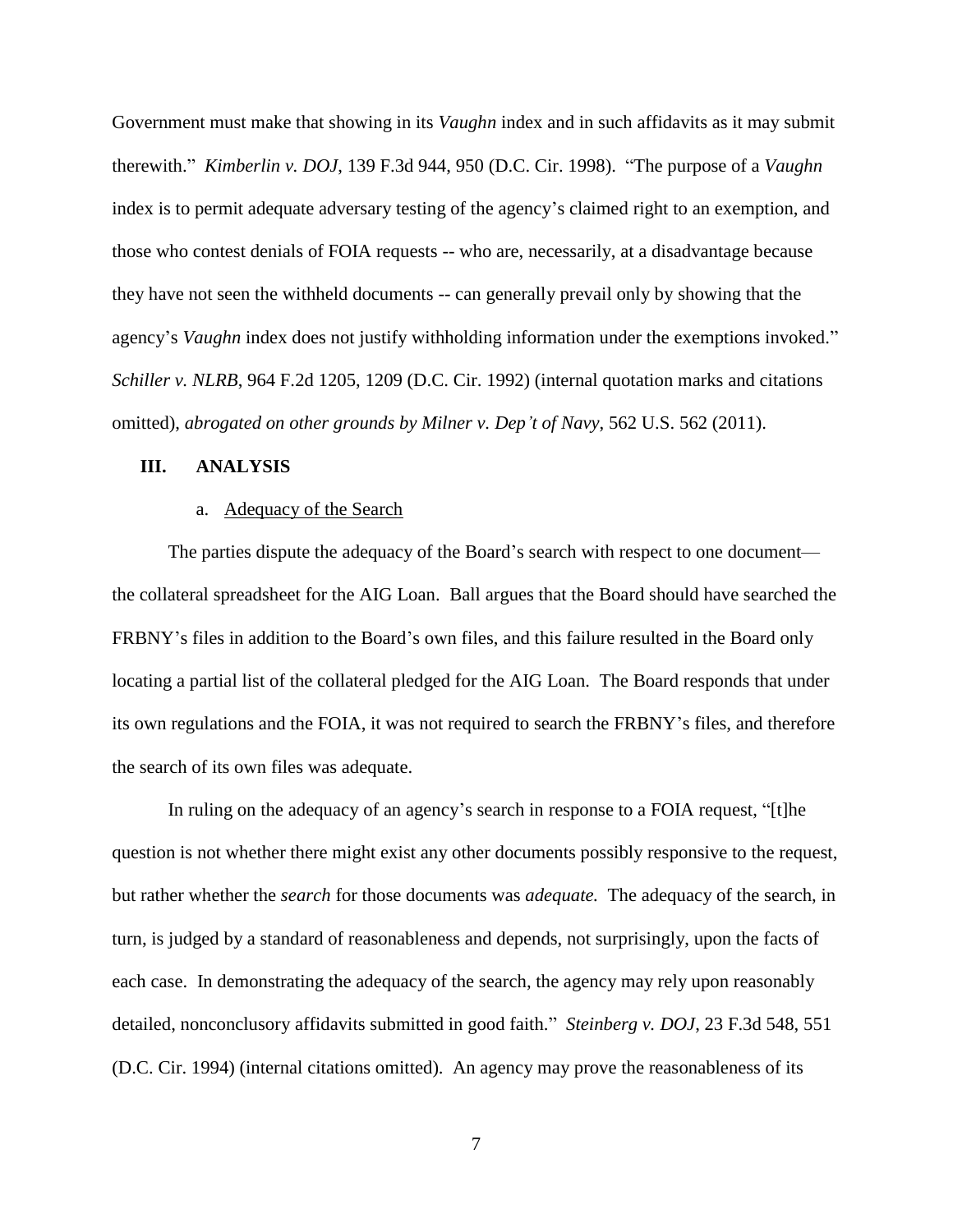search via the declaration of a responsible agency official, so long as the declaration is reasonably detailed and not controverted by contrary evidence or evidence of bad faith. *Military Audit Project v. Casey*, 656 F.2d 724, 738 (D.C. Cir. 1981). There is no requirement that an agency search every record system, but the agency must conduct a good faith, reasonable search of those systems of records likely to possess the requested information. *Oglesby v. Dep't of Army*, 920 F.2d 57, 68 (D.C. Cir. 1990). The agency declaration can demonstrate reasonableness by "setting forth the search terms and the type of search performed, and averring that all files likely to contain responsive materials (if such records exist) were searched." *Sanders v. Obama*, 729 F. Supp. 2d 148, 155 (D.D.C. 2010), *aff'd sub nom. Sanders v. DOJ*, 10-5273, 2011 WL 1769099 (D.C. Cir. Apr. 21, 2011) (citation omitted). Once an agency has provided adequate affidavits, the burden reverts to the plaintiff to demonstrate the lack of a good faith search. *Id.* The presumption of good faith "cannot be rebutted by purely speculative claims about the existence and discoverability of other documents." *SafeCard Servs. v. SEC*, 926 F.2d 1197, 1200 (D.C. Cir. 1991) (internal quotation marks omitted).

Ball's FOIA request sought a list of the specific assets pledged as collateral for the AIG Loan and their individual values as determined by the Federal Reserve. (Caperton Decl. Ex. A). The Board's search in response to this request is detailed in declarations by David G. Caperton, Special Counsel for Oversight Reviews in the Legal Division of the Board, and Louise L. Roseman, Director of Reserve Bank Operations and Payment Systems ("RBOPS") and the official responsible for overseeing RBOPS' search. Caperton and Roseman, with the assistance of Board staff, conducted a thorough search, the details of which are set forth in their sworn declarations.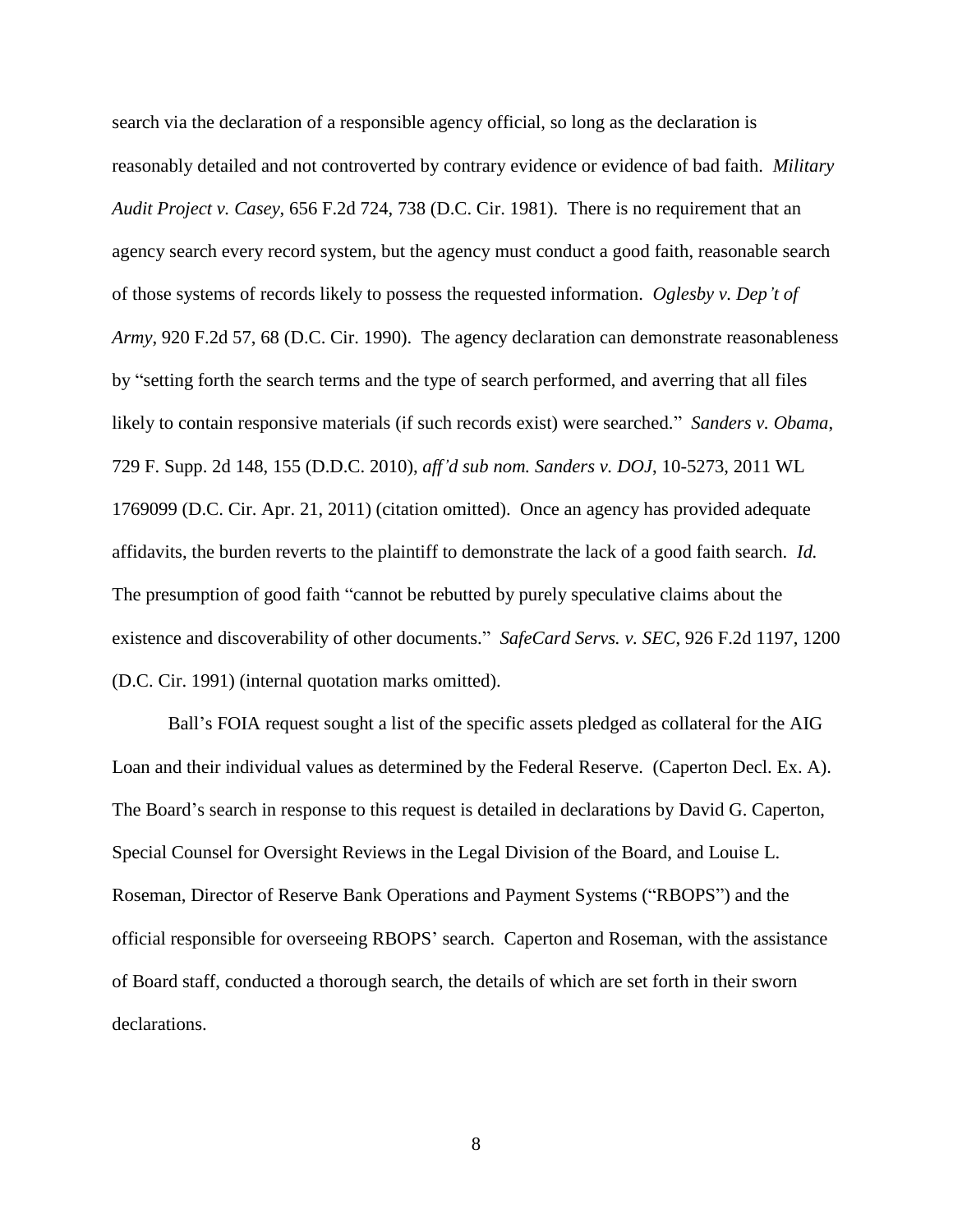Ball does not challenge the Board's search of its own records, and, based on the search procedures set forth in the Caperton and Roseman Declarations, the court confirms that the Board's search of its records was adequate. Caperton and Roseman are both responsible government agency officials and their testimonials are neither lacking in detail nor controverted by contrary evidence or evidence of bad faith. *See Military Audit Project*, 656 F.2d at 738.

Ball instead asserts that the Board should have searched FRBNY files in addition to its own files, and its failure to do so renders the Board's search inadequate. Ball argues that the Board's own regulations require it to search the FRBNY's files, and "[h]ad the Board properly searched all records systems . . . it might have uncovered a complete collateral listing for the AIG loan among the FRBNY's records." (Pl. Mot. 29). The Board responds that it was under no obligation to search FRBNY files because the records Ball seeks are not the type covered by Board regulations.

In its Rules Regarding Availability of Information, the Board defines "Records of the Board" as follows:

(i)(1) Records of the Board include:

(i) In written form, or in nonwritten or machine-readable form; all information coming into the possession and under the control of the Board, any Board member, any Federal Reserve Bank, or any officer, employee, or agent of the Board or of any Federal Reserve Bank, in the performance of functions for or on behalf of the Board that constitute part of the Board's official files; or

(ii) That are maintained for administrative reasons in the regular course of business in official files in any division or office of the Board or any Federal Reserve Bank in connection with the transaction of any official business.

12 C.F.R. § 261.2(i)(1). Prior courts have taken varying approaches on how to interpret this confusingly drafted regulation. As this court interprets it, Records of the Board (whether in category (i) or (ii)) must be "information coming into the possession and under the control of [a designated entity or employee] . . . in the performance of functions for or on behalf of the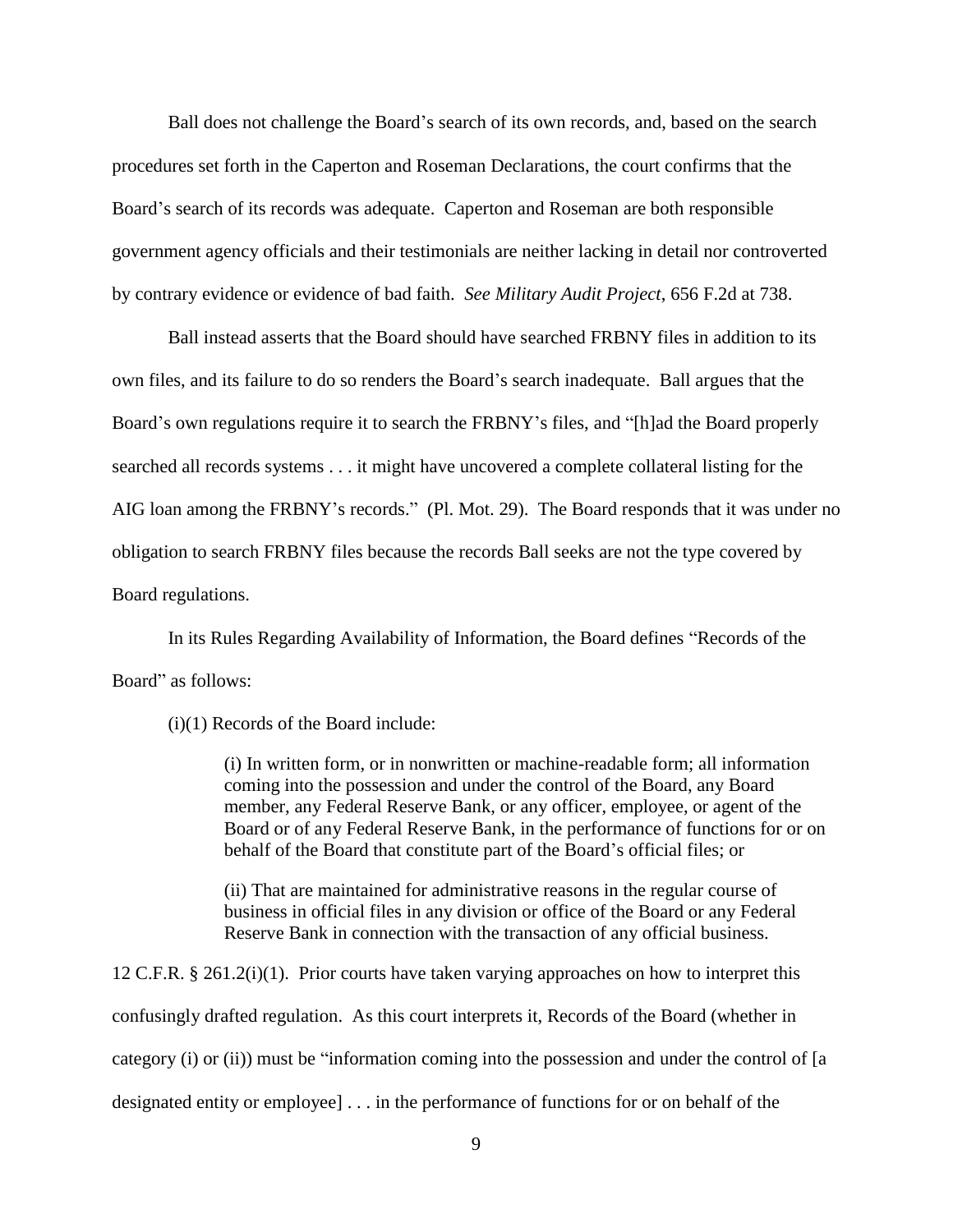Board." Category (i) encompasses records "that constitute part of the Board's official files," which are defined in the regulation as "the Board's central records." 12 C.F.R. § 261.2(a). Category (ii) encompasses records "[t]hat are maintained for administrative reasons in the regular course of business in official files in any division or office of the Board or any Federal Reserve Bank in connection with the transaction of any official business." Records of the Board therefore include: (1) records in the Board's central files, whether created by the Board or created by a Federal Reserve Bank working for or on behalf of the Board; and (2) records housed in a division or office of the Board or any Federal Reserve Bank for administrative reasons, so long as the record was created while that entity was working for or on behalf of the Board in connection with official business. Crucial to the inquiry here, for a FRB record to be a Board record, the FRB must have been working for or on behalf of the Board.

While this interpretation is in some tension with the holdings of other courts, $<sup>1</sup>$  this court</sup> finds it correct based on the structure of the regulation and its history. Part of the confusion appears to stem from the practice of reading categories (i) and (ii) as entirely independent from one another. Categories (i) and (ii) must be read in conjunction with each other to have any real

<sup>&</sup>lt;sup>1</sup> For example, the Second Circuit has held that category (ii) includes "records of the twelve Federal Reserve Banks that are maintained for administrative reasons, in the regular course of business, in the Board's official files or by any Federal Reserve Bank, and in connection with the transaction of any official business." *Fox News Network, LLC v. Bd. of Governors of the Fed. Reserve Sys.*, 601 F.3d 158, 162 (2d Cir. 2010). That interpretation appears to include *all* records of the FRBs regarding official business, which does not seem to be the proper scope of category (ii). The Southern District of New York, in a slightly different formulation, held that Records of the Board include "records (1) constituting a part of the Board's official files and (2) maintained in the performance of functions for or on behalf of the Board, *or* records (1) maintained for administrative reasons, (2) in the regular course of business, (3) in the Board's official files, and (4) in connection with the transaction of any official business." *Bloomberg L.P. v. Bd. of Governors of Fed. Reserve Sys.*, 649 F. Supp. 2d 262, 273 (S.D.N.Y. 2009) (citations omitted), *aff'd*, 601 F.3d 143 (2d Cir. 2010). The *Bloomberg* court went on to hold that "if a record is kept in *the Board's official files* at a FRB . . . it qualifies as a Board 'agency record.'" *Id.* (emphasis in original). This interpretation equates the reference to "Board's official files" in category (i) with "official files" in category (ii). As this court interprets the regulation, the reference in category (ii) to "official files" is not a reference to the Board's official files, but instead a reference to the official files in "any division or office of the Board or any Federal Reserve Bank." This interpretation is supported by other parts of the regulation, which differentiate between the Board's official files and other places Board records may be found. *See* 12 C.F.R. § 261.2(n)(1) ("Search means a reasonable search . . . of the Board's official files and any other files containing Board records . . .").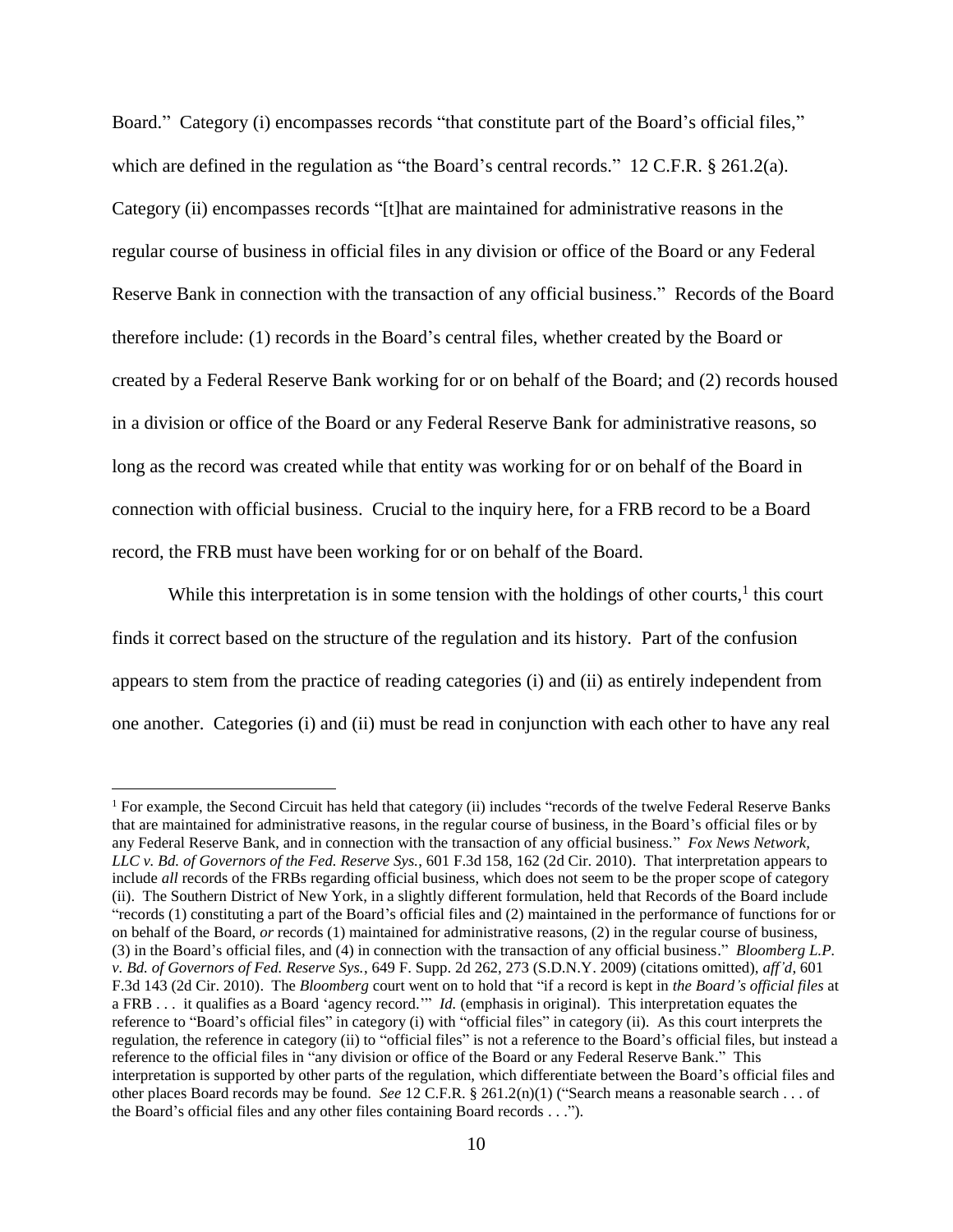meaning. Read together, Records of the Board include two categories of records—the Board's official files and "administrative reasons" records—both of which must satisfy the precondition of being information created for or on behalf of the Board.

A prior version of the regulation is significantly clearer regarding the intended structure of the provision:

(d)(1) "Records of the Board" includes applications, rules, statements, opinions, orders, memoranda, letters, reports, accounts, and other written material, as well as magnetic tapes, computer printouts of information obtained through use of existing computer programs, maps, photographs, and other materials in nonwritten or machine readable form that are under the control of the Board, that contain information of the Board, and that:

(i) Constitute part of the Board's official files; or

(ii) Are maintained for administrative reasons in the regular course of business in official files in any division or office of the Board or any Federal Reserve Bank in connection with the transaction of any official business.

Rules Regarding Availability of Information, Final Rulemaking, 53 Fed. Reg. 20,812, 20,815 (June 7, 1988). When the Board amended the regulation to the current version to implement the Electronic Freedom of Information Act Amendments of 1996, it did not indicate that it intended to make any substantive changes to the definition of "Records of the Board." *See* 62 Fed. Reg. 54,356 (Oct. 20, 1997). The court therefore finds that the proper interpretation is that the

language before "that constitute" in category (i) is a precondition applicable to both records "that

constitute part of the Board's official files" and "that are maintained for administrative reasons"

in other locations. This interpretation—that all Records of the Board must have been created

"for or on behalf of" the Board—is in accord with the Board's own interpretation asserted here

and in prior cases. *See Auer v. Robbins*, 519 U.S. 452 (1997).

The question, then, is whether the FRBNY was acting "for or on behalf of" the Board with respect to the AIG Loan. If it was, the collateral spreadsheet Ball seeks may be a Record of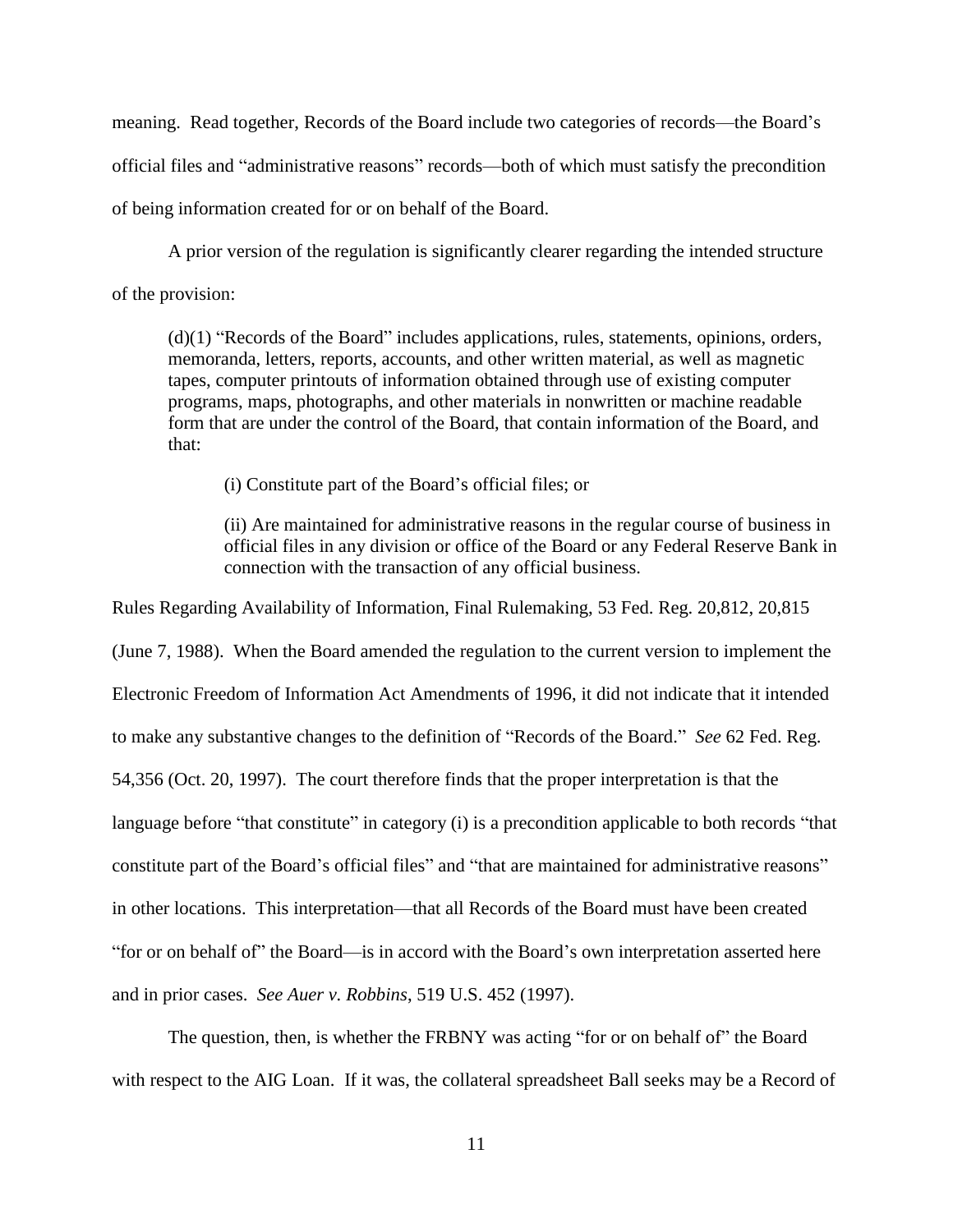the Board, because while the court is satisfied that it is not in the Board's central records under category (i), it could be maintained at the FRBNY for administrative reasons under category (ii), meaning the Board should have searched the FRBNY's records in response to Ball's request.

The Board asserts that the FRBNY was not acting "on behalf of" the Board as it interprets the phrase in the regulation. The Board argues that "on behalf of" means "under delegated authority," and because the FRBNY was not acting under the delegated authority of the Board when it extended the AIG Loan, FRBNY records with respect to that loan are not Board records. (Def. Opp'n 16-18). The Board cites *Fox News Network* in support. In that case, the Second Circuit held that the FRBs were not operating on behalf of the Board or under the delegated authority of the Board when they extended the loans at issue. The Court found that those loans were issued under the FRBs' own statutory authority (12 U.S.C. § 347b(a)) and did not require Board authorization, meaning the FRBs exercised their own power, not power delegated by the Board. *Fox News Network*, 601 F.3d at 161. The Board argues that the same analysis applies here—because the FRBNY was acting pursuant to its independent authority under section 13(3) to make the AIG Loan and not under any power delegated by the Board, the FRBNY was not acting "on behalf of" the Board.

Ball argues that *Fox News Network* is inapposite for two reasons. First, the court in *Fox News Network* rested its analysis on the FRBs' powers under § 347b, which gives the FRBs independent authority to issue loans. Ball argues that here, the AIG Loan is fundamentally different because it was issued pursuant to section 13(3), which does not give the FRBs authority to independently issue loans, but instead "is clear that Board action is required before a Federal Reserve Bank may lend under this provision." (Pl. Reply 20). Second, Ball argues that the court in *Fox News Network* did not actually decide whether "on behalf of" means "under delegated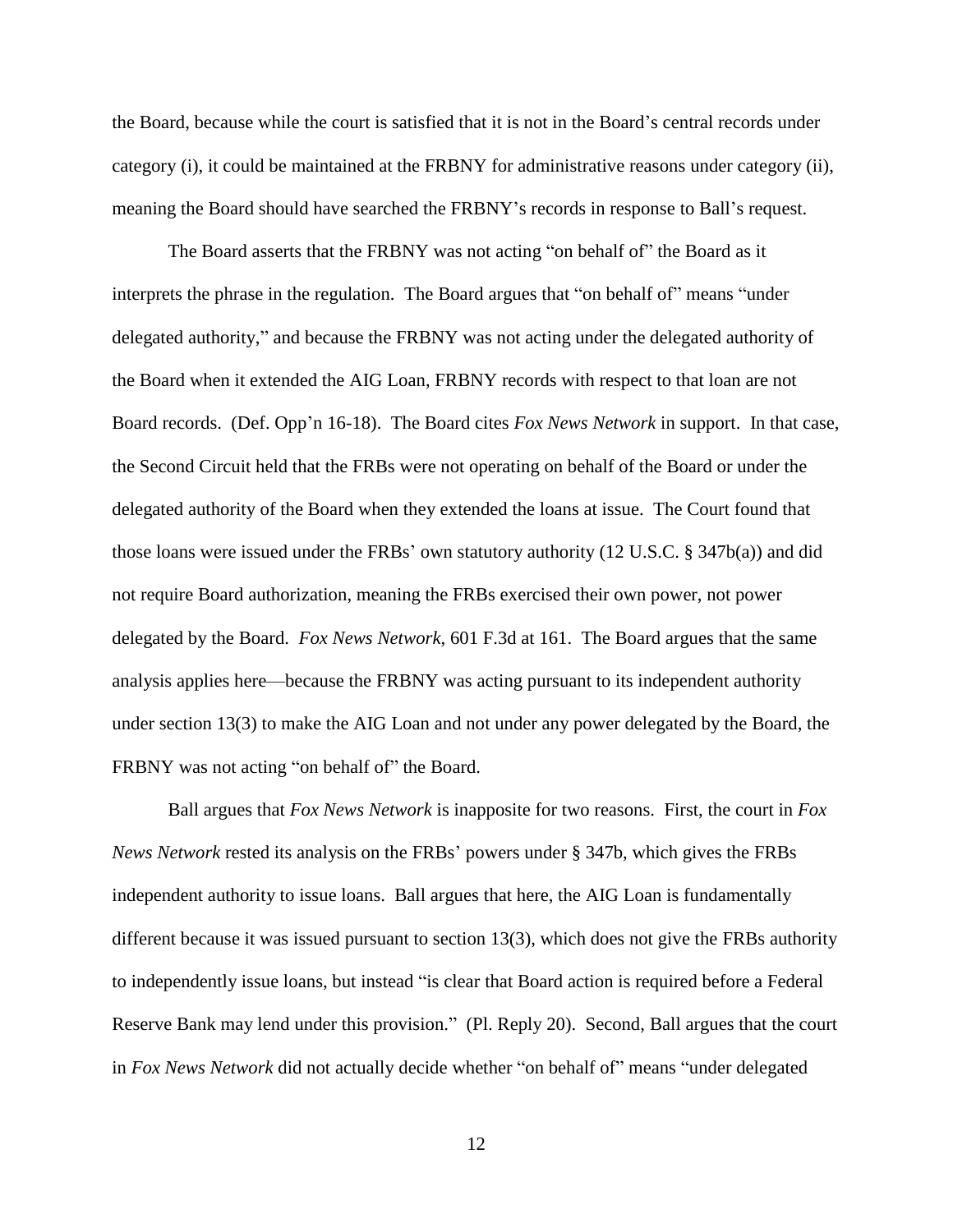authority," and that this court (like the court in *Fox News Network*) should not defer to the Board's interpretation. Ball further asserts that even if the court does find that "on behalf of" means "under delegated authority," "a Federal Reserve Bank's extension of credit under Section 13(3) is made pursuant to 'delegated authority from the Board.'" (Pl. Reply 20) (citation omitted).

If the court were to adopt the reasoning in *Fox News Network*, then the FRBNY records in this case may well be Board records. The *Fox News Network* court found that "[s]ince the Board neither issues nor authorizes the specific loans that Fox News seeks documentation of, we agree that the Federal Reserve Banks did not issue each loan on 'behalf of the Board,' or under the 'delegated authority' of the Board." *Fox News Network,* 601 F.3d at 161. It follows that if the Board did "authorize[] the specific loans"—as the Board unquestionably did here—then the FRBNY did issue the loans "on behalf of" the Board.<sup>2</sup>

However, this court finds that based on the plain language of the regulation (and in accordance with the Board's interpretation), mere authorization by the Board does not mean the FRBNY was acting on the Board's behalf. The version of section 13(3) in force at the time of the AIG Loan allowed the Board to "authorize any Federal reserve bank" to make emergency loans. "Authorize" means "[t]o give legal authority; to empower" or "[t]o formally approve; to sanction." Black's Law Dictionary 159 (10th ed. 2014). Under Ball's interpretation, because the Board authorized FRBNY to make the AIG Loan, this means the FRBNY was acting "on behalf of" the Board, and FRBNY's records qualify as Board records.

Conversely, the Board argues that "on behalf of" equals "under delegated authority" and that authorization alone is not enough to find the FRBNY acted on behalf of the Board; for a

<sup>2</sup> It is unclear whether all the loans at issue in *Fox News Network* were issued pursuant to § 347b or if some may have been issued pursuant to section 13(3). That court only references § 347b in its discussion.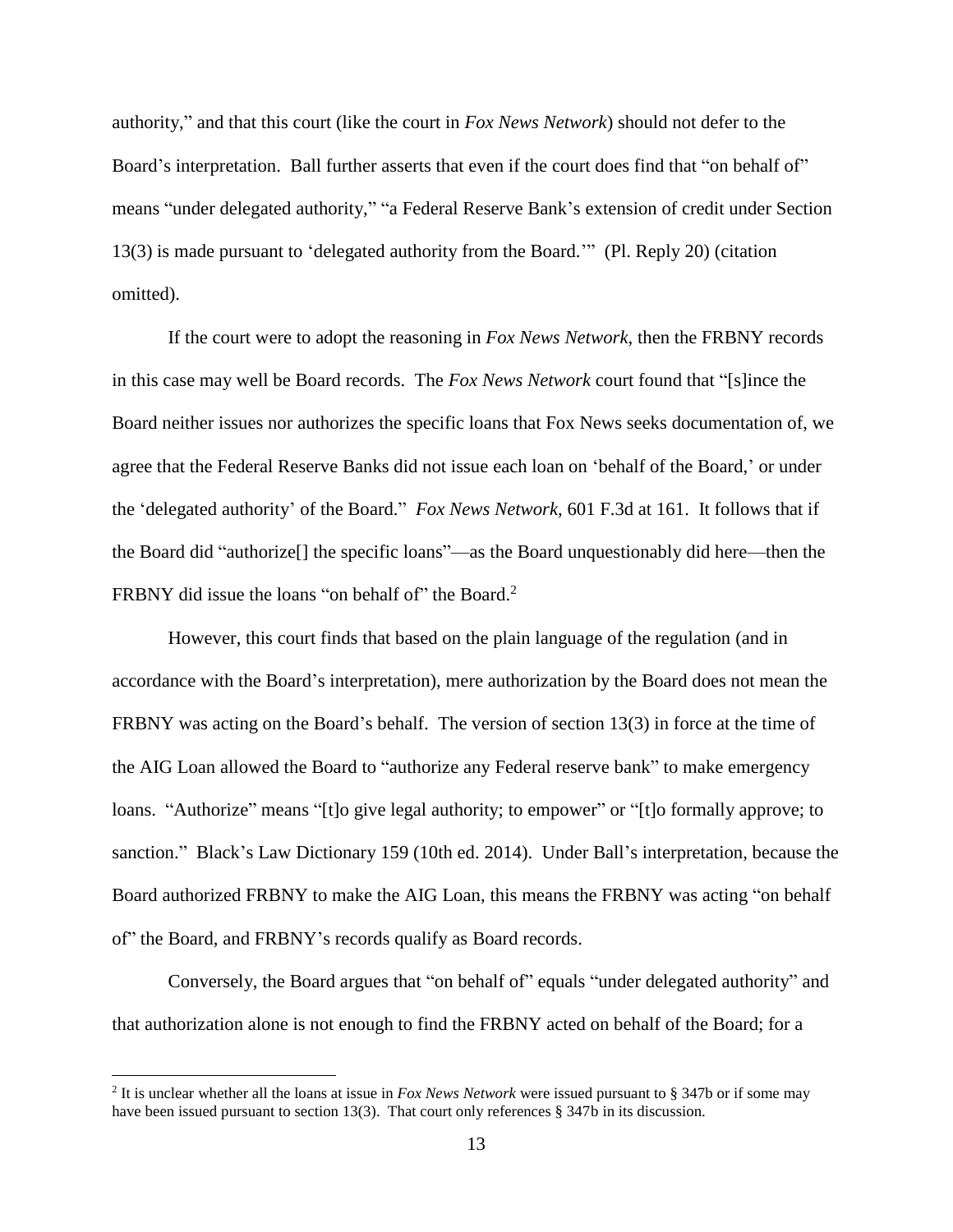FRB to act on behalf of the Board, the Board has to have delegated its own power to the FRB. Therefore, for the Board to prevail, "on behalf of" must be more akin to delegation than authorization. To delegate is "[t]o send as a representative with authority to act; to depute;" "[t]o give part of one's power or work to someone in a lower position within one's organization;" or "[t]o choose someone to do a particular job, or to be a representative of a group or organization." Black's Law Dictionary 519 (10th ed. 2014).

An analysis of the phrase "on behalf of" reveals that it contemplates something more like delegation than authorization. Black's Law Dictionary defines "on behalf of" to mean "in the name of, on the part of, as the agent or representative of." Black's Law Dictionary 184 (10th ed. 2014); *see also* 2 Oxford English Dictionary 73 (2d ed. 1989) ("On the part of (another), in the name of, as the agent or representative of, on account of, for, instead of (With the notion of official agency."). An agent is "[s]omeone who is authorized to act for or in place of another; a representative." Black's Law Dictionary 75 (10th ed. 2014). A representative is "[s]omeone who stands for or acts on behalf of another." Black's Law Dictionary 1494 (10th ed. 2014). Intrinsic to all these definitions is the concept that one stands in another's shoes, representing a principal and exercising the principal's power. Acting "on behalf of" requires more than authorization; it requires a principal to delegate power to the representative to act on their behalf. Authorization is merely the act of giving permission or formally approving. Even if one is authorized to act, this does not mean they are acting on behalf of another. The court therefore agrees with the Board that for a FRB record to become a Board record, the FRB must have been performing a function that was more than just authorized by the Board—the FRB must be doing something more like acting under the Board's delegated authority.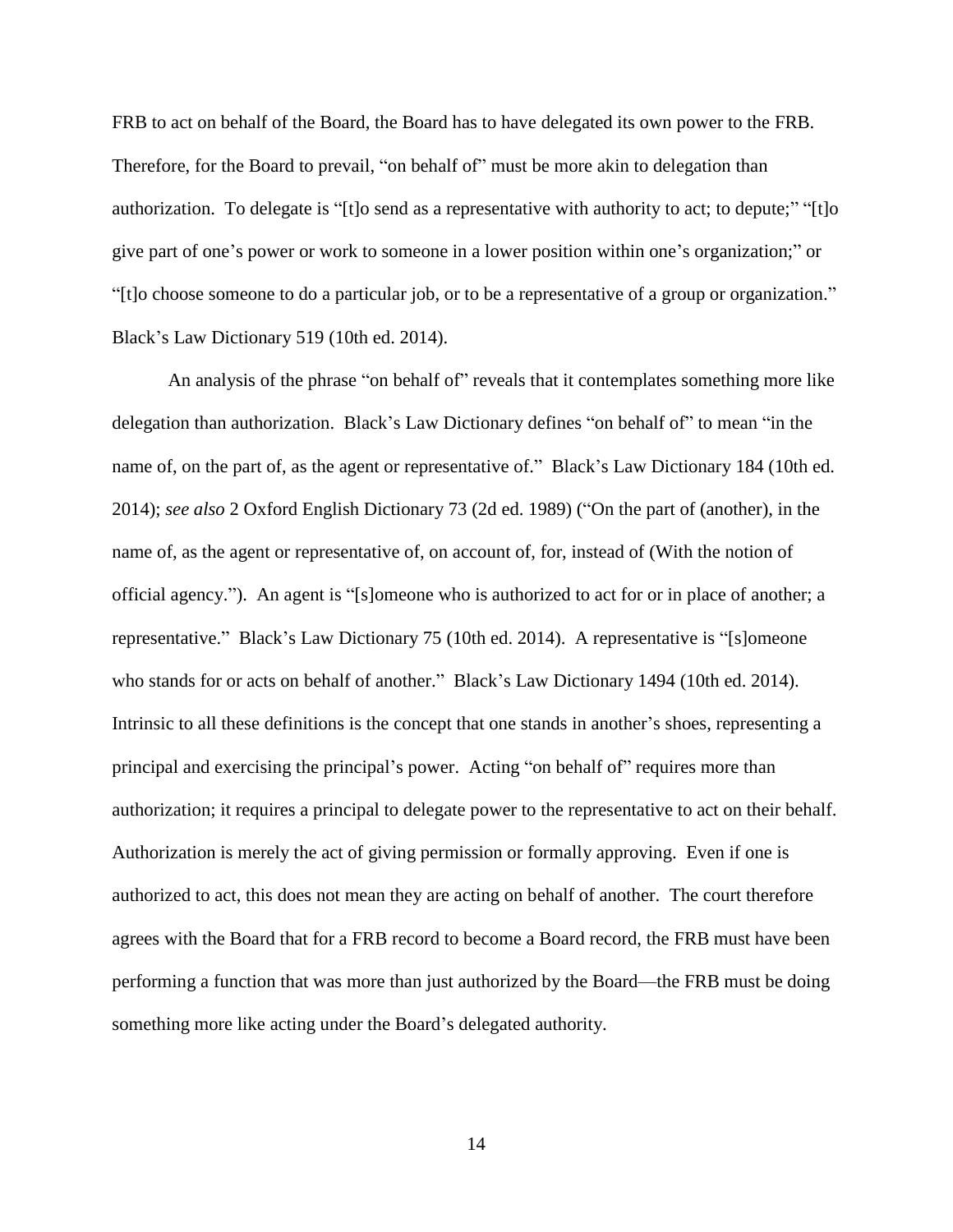This discussion is not merely academic, as the difference between "authorize" and "delegate" is evident in the language of section 13(3). Contrary to Ball's assertion, section 13(3) does not require FRBs to act under the delegated authority of the Board—it only requires the Board to authorize (that is "to empower; to formally approve; to sanction") the FRBs' actions. As it stood in 2008, section 13(3) stated that "[i]n unusual and exigent circumstances, the Board . . . may authorize any Federal reserve bank . . . to discount for any individual, partnership, or corporation, notes, drafts, and bills of exchange . . . ." Section 13(3) gave the Board the power to authorize the FRBs to extend loans. It did not give the Board the power to extend a loan, therefore the Board could not delegate that authority to the FRBNY. FRBs could choose not to extend a loan, even after the Board had authorized it. This suggests that even where Board authorization is necessary, "[t]he power to make loans is explicitly granted by statute only to the Federal Reserve Banks themselves." *Fox News Network*, 601 F.3d at 161. The fact that the Board authorized the AIG Loan does not mean the FRBNY was acting on behalf of the Board when it made the loan, because the Board had not delegated authority to FRBNY and FRBNY was not acting as the Board's representative. Therefore, FRBNY records with respect to the AIG Loan are not Board records under the Board's regulations. The Board therefore was not required to search FRBNY's records.

Even if the court were to find that some of the FRBNY's records could be considered Board records, the Board has shown that collateral spreadsheets like the ones sought by Ball are not the type of Board records that would be housed at FRBNY for "administrative reasons" under 12 C.F.R.  $\S 261.2(i)(1)(ii)$ . As the Board explains:

[I]n conducting the search for records responsive to plaintiff's FOIA Request, [the Board] concluded that none of [the] Board records maintained for administrative reasons at the FRBNY, which include . . . examination and inspection workpapers and correspondence of state member banks and bank holding companies, informal enforcement action case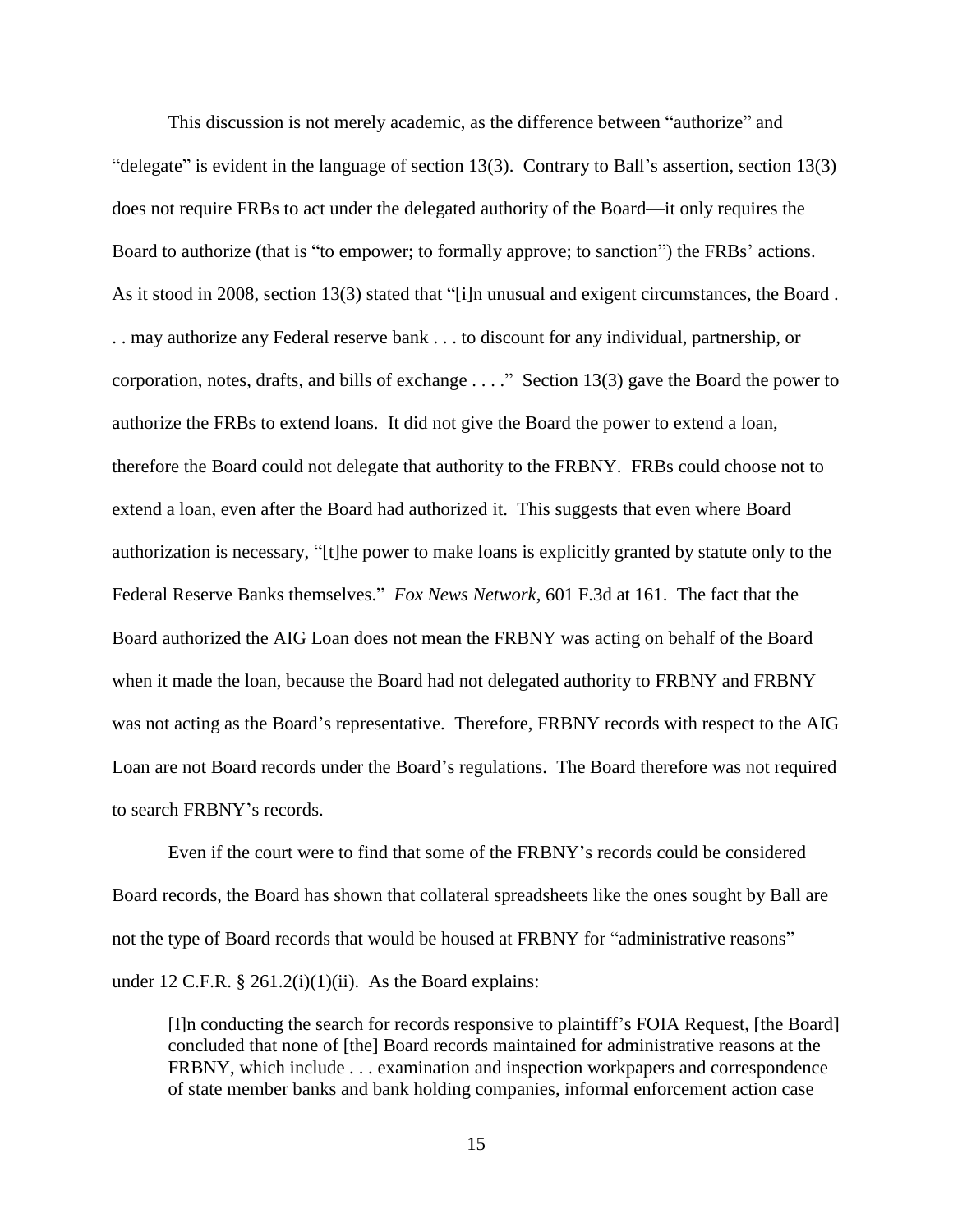files, supervisory activity correspondence, examiner training files, [and] legal activity files . . . were reasonably likely to contain records responsive to [Item 4.] This is because . . . these records primarily relate to examination and supervisory activities, certain data collection and reporting activities, and the selection and appointment of FRB directors, and not to section 13(3) lending activities.

(Caperton Suppl. Decl. ¶ 7). The Board also submitted the declaration of Robert deV. Frierson, Secretary of the Board, who incorporated by reference the declaration of Jennifer Johnson, former Secretary of the Board. Johnson's declaration explains the various functions delegated by the Board to the FRBs and the categories of "administrative reasons" documents that are stored at FRBs. (Frierson Decl. Ex. A).<sup>3</sup> These declarations adequately describe what types of "administrative reasons" records are housed at the FRBs, and why the collateral spreadsheets at issue (if they exist) would not be among them. Therefore, even if the FRBNY may have some documents which could qualify as Board records, the Board has reasonably described the process by which it decided to not search FRBNY records, and the court finds the Board's rationale reasonable in light of the request. Ball's "purely speculative claims about the existence and discoverability of other documents" do not overcome the "presumption of good faith" afforded to the Board's declarations. *SafeCard Servs.*, 926 F.2d at 1200.

### b. Documents 1 and 2—the Board Memorandums

 $\overline{a}$ 

The Board relies on Exemption 5 to withhold the legal memorandums analyzing the Board's section 13(3) power to authorize the Maiden Lane Loan and the AIG Loan, invoking the deliberative process privilege for both documents, and the attorney-client privilege for Document 1. The Board also relies on Exemption 4 to withhold approximately two pages of Document 2 (which Ball contests), and Exemption 8 for a small portion of Document 2 (which Ball does not contest).

<sup>3</sup> The Johnson declaration was apparently prepared for the *Fox News Network* case after it was remanded to the district court, but was never filed with the court as the case settled.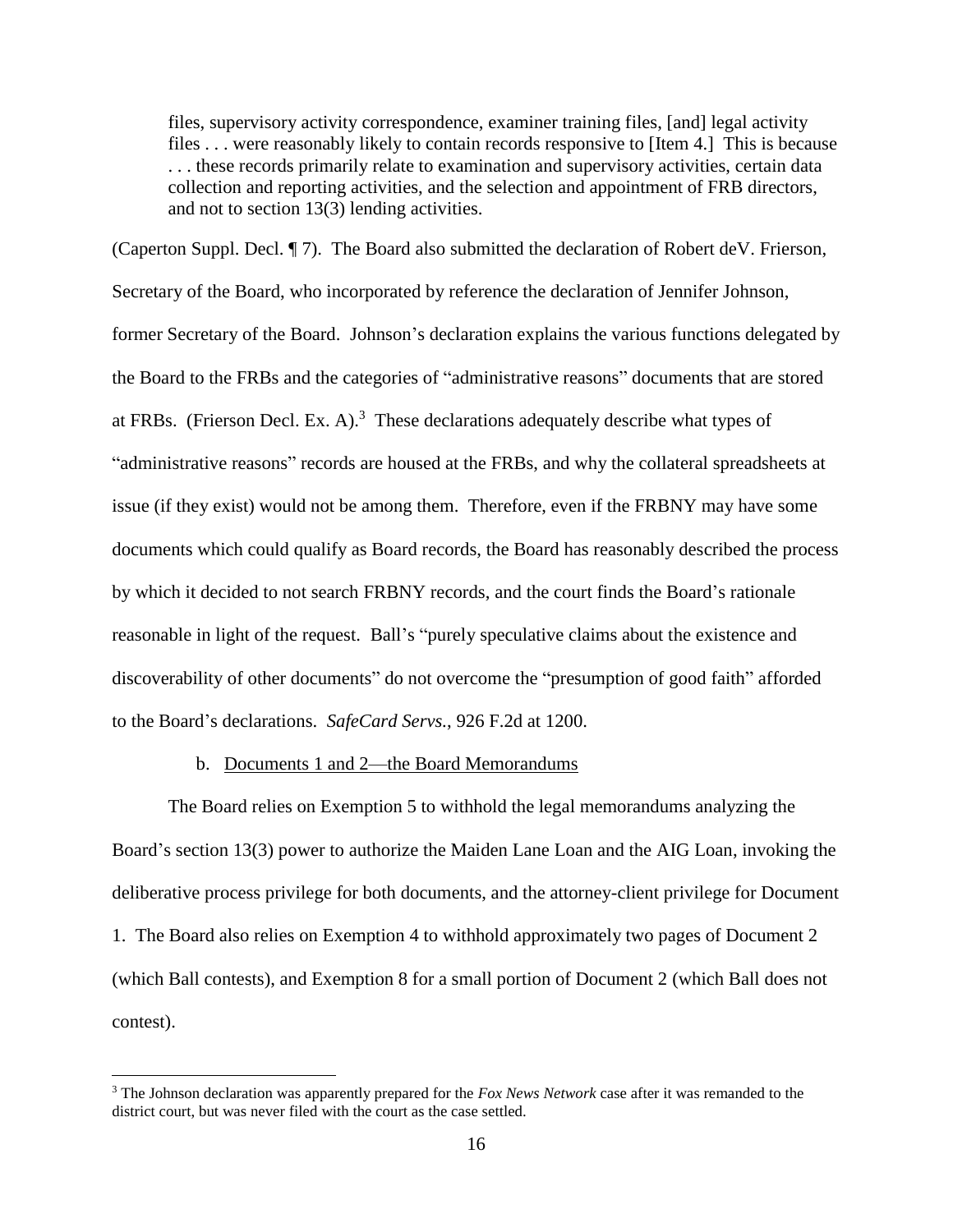### i. Exemption 5

Exemption 5 allows an agency to withhold "inter-agency or intra-agency memorandums or letters which would not be available by law to a party other than an agency in litigation with the agency." 5 U.S.C.  $\S$  552(b)(5). To satisfy its burden under the FOIA, the agency must show (1) that the records are inter-agency or intra-agency records, and (2) that they "would not be available by law to a party other than an agency in litigation with the agency." Courts have construed the latter requirement as akin to the protections available to parties in civil litigation, including the attorney-client privilege, attorney work product privilege, and the executive deliberative process privilege. *Elec. Frontier Found. v. DOJ*, 739 F.3d 1, 4 (D.C. Cir. 2014).

The parties here do not dispute that Documents 1 and 2 are inter-agency or intra-agency records, and the Board asserts that they would not be available by law under the deliberative process privilege, which is applicable to agency materials that are "both 'predecisional' and a part of the 'deliberative process.'" *McKinley v. Bd. of Governors of Fed. Reserve Sys.*, 647 F.3d 331, 339 (D.C. Cir. 2011). Ball does not challenge the Board's invocation of the deliberative process privilege *per se* —he does not argue that the documents are not predecisional<sup>4</sup> or that they were not part of the agency's deliberative process.<sup>5</sup> Rather, he alleges that the Board adopted the memorandums as its "working law," meaning the documents can no longer be withheld based on the deliberative process privilege.

The court is satisfied, based on the *Vaughn* index and the Board's declarations, that Documents 1 and 2 "reflect | advisory opinions, recommendations, and deliberations

<sup>&</sup>lt;sup>4</sup> A document is predecisional if it "was prepared in order to assist an agency decisionmaker in arriving at his decision, rather than to support a decision already made." *Petroleum Info. Corp.,* 976 F.2d at 1434 (internal quotation marks omitted).

<sup>&</sup>lt;sup>5</sup> A document is part of the deliberative process when it "makes recommendations or expresses opinions on legal or policy matters." *Vaughn v. Rosen,* 523 F.2d 1136, 1144 (D.C. Cir. 1975).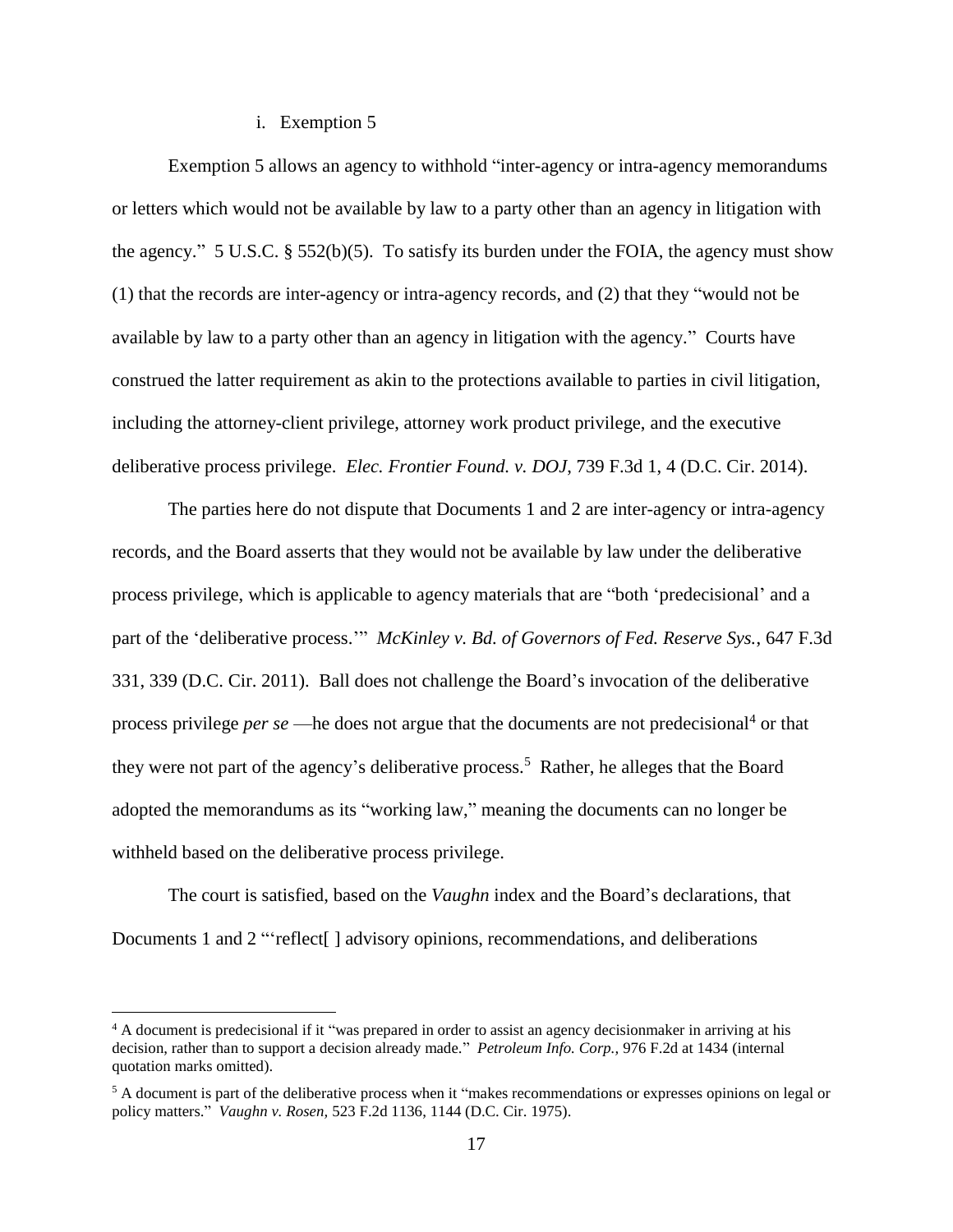comprising part of a process by which governmental decisions and policies are formulated, [or] the personal opinions of the writer prior to the agency's adoption of a policy.'" *Elec. Frontier Found.*, 739 F.3d at 7 (citation omitted). On their face, the documents were properly withheld pursuant to Exemption 5.

## 1. "Working Law"

 Under the "working law" FOIA doctrine, "the reasons which did supply the basis for an agency policy actually adopted . . . if expressed within the agency, constitute the 'working law' of the agency" and are not protected from disclosure. *NLRB v. Sears, Roebuck & Co.*, 421 U.S. 132, 152-53 (1975). "Exemption 5 does not apply to final agency actions that constitute statements of policy or final opinions that have the force of law, or which explain actions that an agency has already taken." *Taxation With Representation Fund v. IRS*, 646 F.2d 666, 677 (D.C. Cir. 1981). The purpose of the doctrine is to prevent agencies from "develop[ing] a body of 'secret law,' used by it in the discharge of its regulatory duties and in its dealings with the public, but hidden behind a veil of privilege because it is not designated as 'formal,' 'binding,' or 'final.'" *Coastal States Gas Corp. v. Dep't of Energy*, 617 F.2d 854, 867 (D.C. Cir. 1980). Documents that "are not the ideas and theories which go into the making of the law, [but] are the law itself . . . should be made available to the public." *Elec. Frontier Found.*, 739 F.3d at 8.

In response to Ball's assertion that the documents constitute the Board's working law, the Board explains that Document 1 "recounts legal advice and recommendations provided orally by Board attorneys to Board members prior to March 16, 2008 in support of staff's recommendation that the Board authorize the Maiden Lane Loan, as well as staff's analysis of the Board's legal authority to extend the Loan, and staff's recommendations with regard to conditions that must be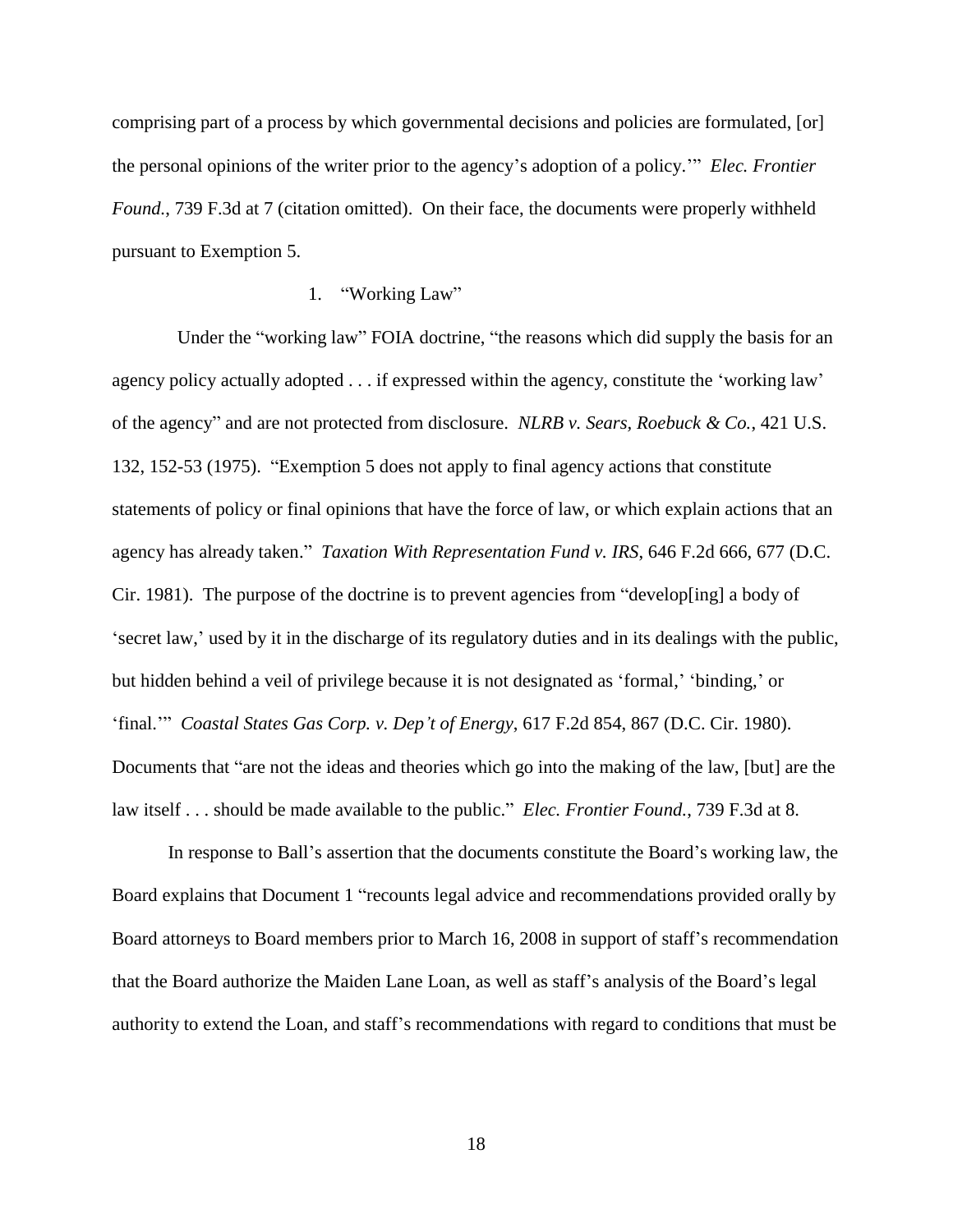satisfied to meet the statutory prerequisites of section 13(3)." (Caperton Decl.  $\P$ 11).<sup>6</sup> The Board describes Document 2 as "a draft memorandum from [Board General Counsel] Alvarez and other Board staff members . . . to the Board dated September 15, 2008 entitled Issues Related to Possible IPC Lending to American International Group and labeled \*\*\*DRAFT\*\*\*. Document 2 contained Board staff's analysis of AIG's operations, current difficulties, liquidity, solvency, and related issues, and discussed possible risks and benefits of a loan to AIG to assist the Board in deciding whether to authorize the AIG Loan." (*Id.*). The Board argues that these are not the types of documents that are traditionally considered the working law of the agency, but instead are "advisory opinions [and] recommendations" made by subordinates to their superiors "comprising part of a process by which governmental decisions and policies are formulated, [or] the personal opinions of the writer prior to the agency's adoption of a policy." *Elec. Frontier Found.*, 739 F.3d at 7.

The D.C. Circuit recently synthesized prior decisions regarding similar documents in

#### *Electronic Frontier Foundation*:

 $\overline{a}$ 

The authorities that control the disposition of this case are the decisions holding that the deliberative process privilege *does* cover legal memoranda that concern the *advisability* of a particular policy, but do not authoritatively state or determine the agency's policy. For example, we have held exempt from disclosure memoranda containing legal advice from the Legal Adviser to the Secretary of State "concerning United States policy on issues involving" affairs in the Middle East. *Brinton v. Dep't of State,* 636 F.2d 600, 602 (D.C. Cir. 1980). The court explained that "[t]here can be no doubt that such legal advice, given in the form of intra-agency memoranda prior to any agency decision on the issues involved, fits exactly within the deliberative process rationale for Exemption 5." *Id.* at 604. The Legal Adviser's "role is to give advice to those in the State Department who do make the policy decisions," and, thus, the "flow of advisory material is exactly opposite of the paradigm of 'final opinions,' which typically flow from a superior with policy-making authority to a subordinate who carries out the policy." *Id.* at 605 (citation omitted). In *Murphy v. Dep't of Army,* 613 F.2d 1151, 1154 (D.C. Cir. 1979), this court held that the privilege covers a memorandum from the Army General Counsel to

<sup>6</sup> Caperton explains that while Document 1 was created on April 2, 2008—after the Board's March 16 decision—it memorializes advice and recommendations made before the decision. (Caperton Decl. ¶ 11). Ball does not challenge this assertion or argue that the timing of the memorandum impacts the application of Exemption 5.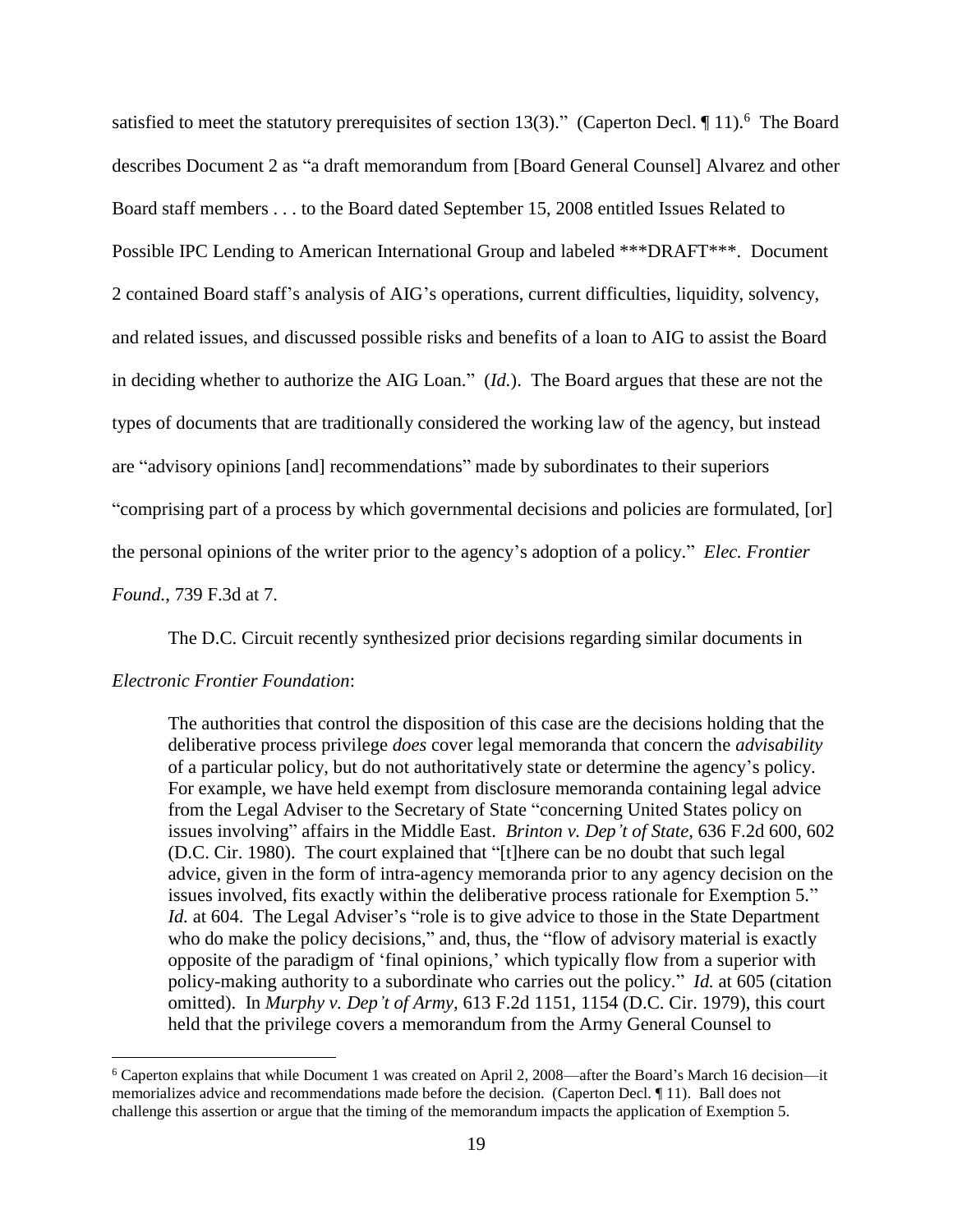Assistant Secretary providing advice on whether to enter a contract, because "[t]he Assistant Secretary *who had decision-making power* . . . sought *advice* from the general counsel . . . on the legal questions raised." (citations omitted) (emphasis added) . . . [In this case, e]ven if the OLC Opinion describes the legal parameters of what the FBI is *permitted* to do, it does not state or determine the FBI's policy. The FBI was free to decline to adopt the investigative tactics deemed legally permissible in the OLC Opinion.

*Id.* at 8-10 (emphasis in original). Similarly, Documents 1 and 2 do not dictate or describe Board

law or policy—they contain recommendations and opinions of Board staff given to the Board to

assist in their decision-making.

a. Public Adoption

Ball argues that Board personnel made numerous public statements that indicate that the

Board has adopted Documents 1 and 2 as the working law of the agency. In support of this

assertion, Ball cites the following:

- A press release issued the same day the Board authorized the AIG Loan, stating that the Board had "determined, in current circumstances, [that] a disorderly failure of AIG could add to already significant levels of financial market fragility and lead to substantially higher borrowing costs, reduced household wealth, and materially weaker economic performance." (Pl. Mot. 5).
- A statement by Board Vice Chairman Donald L. Kuhn in testimony before the Senate Committee on Banking, Housing, and Urban Affairs, in which Mr. Kuhn said that "the prospect of AIG's disorderly failure posed considerable systemic risks . . . as a consequence of its significant and wide-ranging operations. Such a failure would also have further undermined business and household confidence . . . ." *(Id.* at 5-6).
- Testimony of Board Chairman Ben Bernanke before the House Committee on Financial Services in February 2009, where he described the Board's authorization of the loans to "stabilize systemically critical financial institutions" as "essential to protect the financial system as a whole." (*Id.* at 6).
- A report to Congress by the Board stating that "[t]he sudden imminence of insolvency for Bear Stearns, the large presence of Bear Stearns in several important financial markets . . . and the potential for contagion to similarly situation firms . . . if Bear Stearns were suddenly unable to meet its obligations to counterparties" supported the Board's determination "that unusual and exigent circumstances existed" to justify the invocation of Section 13(3). (*Id.*).
- Testimony given in July 2010 by Board General Counsel Scott Alvarez, one of the authors of Document 1, to the Financial Crisis Inquiry Commission ("FCIC").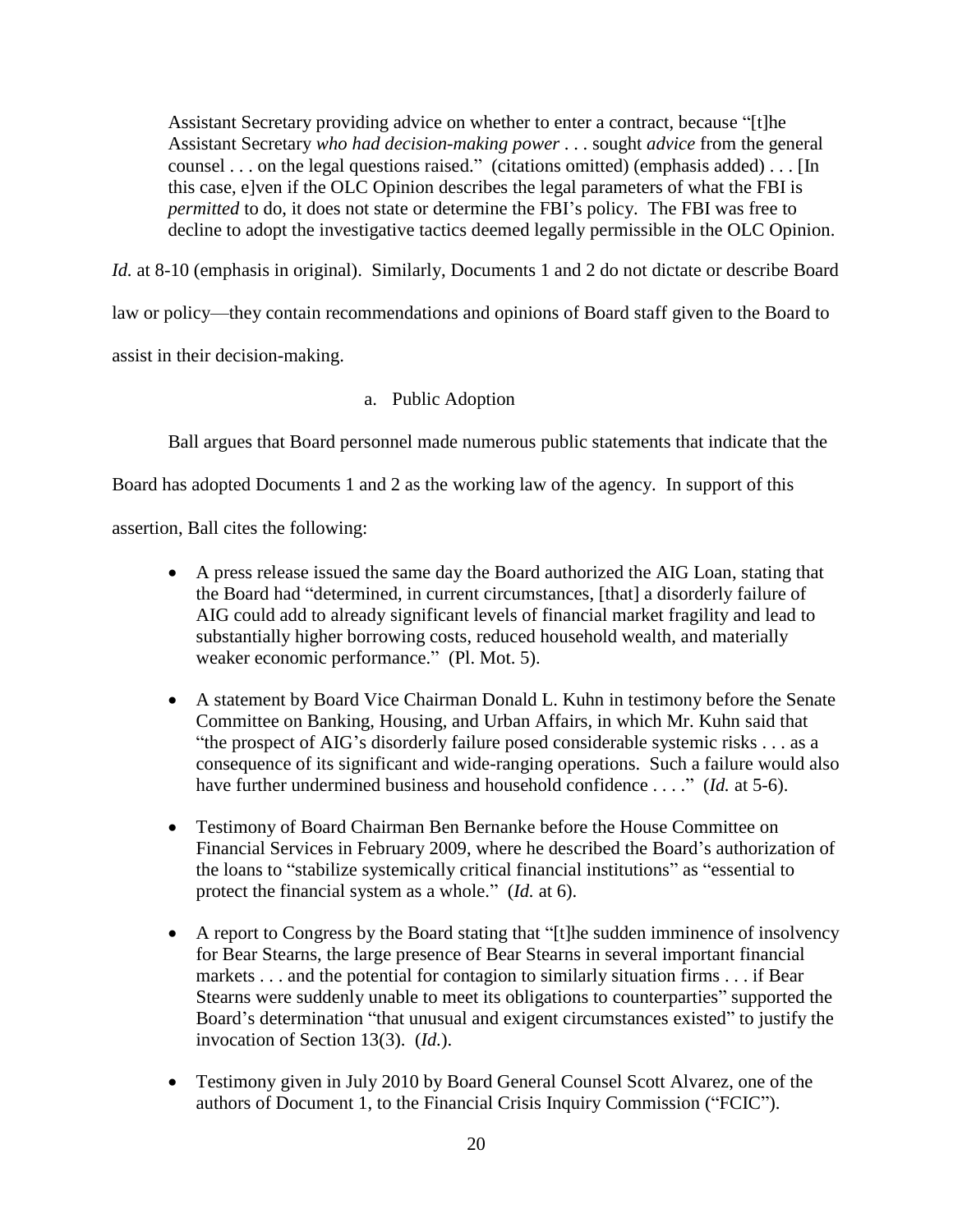During that testimony, Alvarez was asked "Would it be the case that insofar as these kinds of memoranda and decisions interpret what are admittedly relatively vague terms of [section] 13(3), do you guys regard that as worthy of *Chevron* deference?" Alvarez responded "Absolutely. Now, even I will admit that *Chevron* deference is strongest when there's a rulemaking involved, and this wasn't a rulemaking, but we are an expert agency interpreting our own statute and we have a long history in these interpretations, so I think we would get some deference." (*Id.* at 6-7).

A document that was not originally the working law of the agency can become so "'if an agency chooses *expressly* to adopt or incorporate by reference' a memorandum that would have otherwise been protected by the privilege." *Elec. Frontier Found.*, 739 F.3d at 10 (emphasis in original) (citing *Sears, Roebuck & Co.*, 421 U.S. at 161 ("[W]hen adopted, the reasoning becomes that of the agency and becomes its responsibility to defend.")). However, "'the [D.C. Circuit] has refused to equate reference to a report's conclusions with adoption of its reasoning, and it is the latter that destroys the privilege.' *Access Reports v. Dep't of Justice,* 926 F.2d 1192, 1197 (D.C. Cir. 1991) (a department head's 'confused statement' in testimony before a Senate committee that might be read as a reference to the privileged document 'fell far short of the *express* adoption required by *Sears.*'); *Common Cause v. IRS,* 646 F.2d 656, 660 (D.C. Cir. 1981) ('casual allusion in a post-decisional document to subject matter discussed in some predecisional, intra-agency memoranda is not the express adoption or incorporation by reference which . . . would remove the protection of Exemption 5.')." *Id.*

The first four Board statements cited by Ball shed no light on whether the Board adopted Documents 1 and 2 as its working law. At most, the press release, testimony, and Congressional report merely recount the general factual background and reasons for the Board's decisions with respect to the Maiden Lane Loan and the AIG Loan. Nowhere are Documents 1 and 2 mentioned or relied on as the basis for those decisions. The Board's generic explanation of its prior decision-making process says nothing about whether Documents 1 and 2 have been adopted as the Board's working law.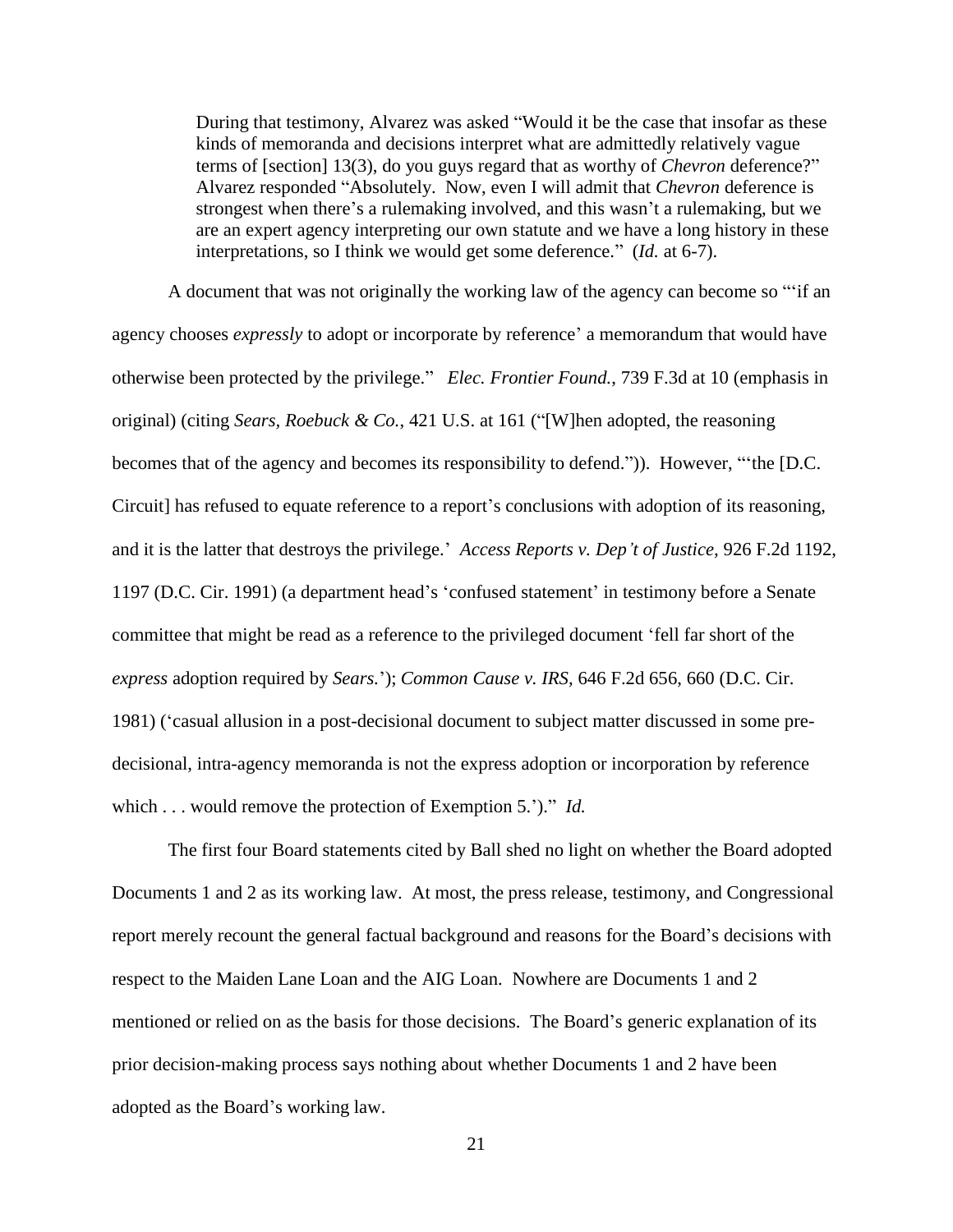The last example—Alvarez's testimony to the FCIC—is a closer call. Alvarez seemed to suggest that the memorandums should be entitled to deference, which may suggest that they represent the Board's official interpretation of section 13(3) and have been adopted as the agency's official policy. But this argument is problematic for several reasons. First, the context of Alvarez's statement casts significant doubt as to whether it is worthy of the significance Ball ascribes to it.<sup>7</sup> In the course of Alvarez's testimony, FCIC identified a memo regarding a specific lending facility and asked if it was "a fair representation of the Board's views of the meaning and substance of the various key provisions of 13(3)?" Alvarez responded that the memo "doesn't try to capture all of our thoughts on 13(3), it just captures what we thought about 13(3) as it applied to the CPFF. So there's memos that we wrote on a variety of different 13(3) transactions and they're slightly different or focused on different things depending on what the author [] – what the kind of loan was that we were dealing with." When pushed on whether the Board had memorialized its interpretation of section 13(3), Alvarez explained that "we didn't do a single memo that tried to encapsulate, we didn't do a law review article . . . we were more *ad hoc* . . . when Bear Stearns, we did a Bear Stearns memo, when CPFF, we did that. TALF, we did a TALF memo, we did an AIG memo, we did one for each extension." (Caperton Suppl. Decl.  $\P$ 3).

Alvarez disclaimed the proposition that the memos are the working law of the agency regarding its interpretation of section 13(3), and explained that a memo was drafted for each transaction, and that the contents of each memo differed depending on the facts and circumstances. He noted that the Board did not try to encapsulate its thinking regarding the legal

 $^7$  Apparently there is no transcript of the testimony, so the Board attempted to recreate Alvarez's testimony from an audiofile of the interview. Since Ball does not contest the authenticity of the transcription, the court will assume it is accurate.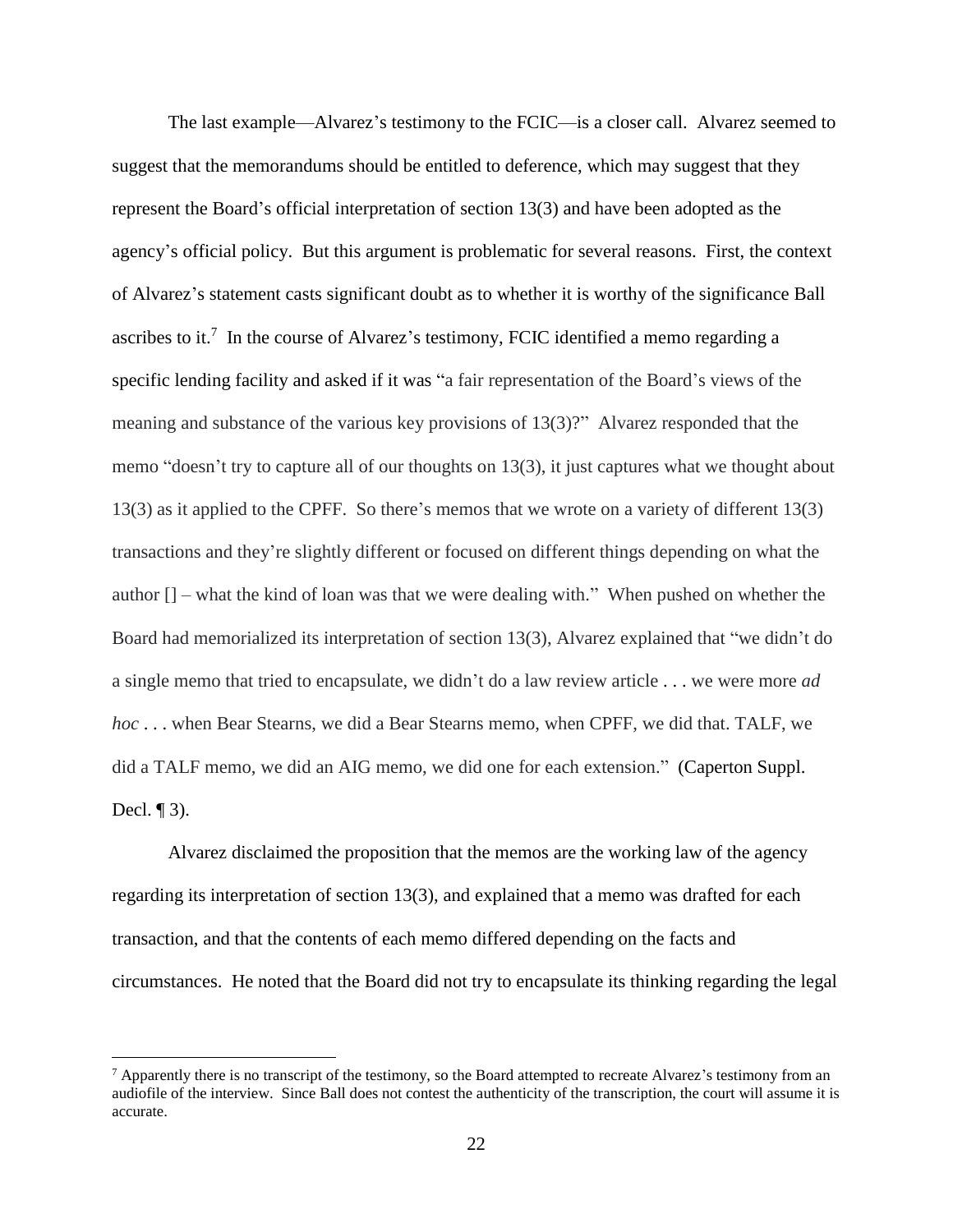interpretation of section 13(3) into one document, but created multiple documents, each of which "just capture[d] what we thought about 13(3) as it applied" to the different transactions. (*Id.*). This suggests that Documents 1 and 2 were not the agency exposition of its working law, but were instead deliberative documents regarding the pros and cons of making particular decisions.

And although Alvarez claimed the Board should be afforded *Chevron* deference, it is not clear exactly what Alvarez believed should be afforded that deference. When asked if "these kinds of memoranda and decisions" were worthy of *Chevron* deference, Alvarez responded that "we are an expert agency interpreting our own statute and we have a long history in these interpretations so I think we would get some deference." (*Id.*). While it is possible Alvarez meant that the memos should be given deference as the written record, it is also possible that he meant that the Board's actual decision to authorize the loans, based on its interpretation of section 13(3), should receive deference.

In addition, it is not clear whether Alvarez had the authority to adopt Board policy in the first place. Ball acknowledges this possibility, Pl. Reply 5-6, but nonetheless argues that Alvarez's statement is at least some evidence of the Board's adoption of Documents 1 and 2 as its working law, especially considering that the Board apparently relied on the advice in Documents 1 and 2 by authorizing the loans. Ball cites *Nat'l Council of La Raza v. DOJ*, 411 F.3d 350, 357 n.6 (2d Cir. 2005), in which the court held that "even assuming *arguendo* that these employees do not themselves have the power to adopt or incorporate the OLC Memorandum, their statements serve as evidence of the Department's position on the matter." However, in *La Raza*, the "repeated references to the OLC Memorandum" at issue had been made not only by subordinate employees, but also the Attorney General, who did have the authority to adopt agency policy. *Id.* at 357. The court in *La Raza* did not suggest that it would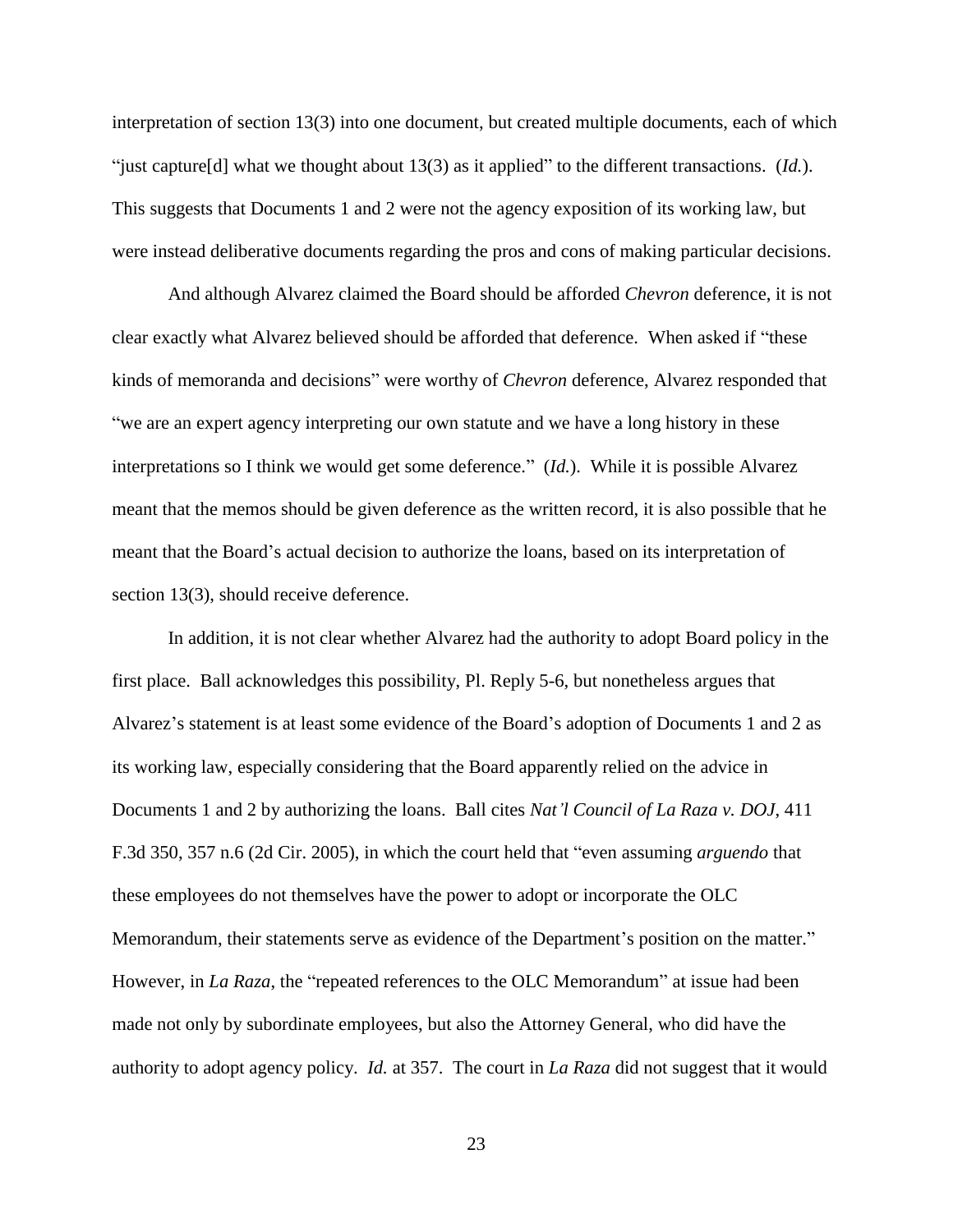have given any weight to the employee statements if they had not also been made by the Attorney General. *Id.* Here, while Alvarez is a senior agency official, the final decision whether to authorize the loans was made by the Board, not Alvarez. The Board could choose to use or ignore the advice in Documents 1 and 2, and there is no indication as to how Documents 1 and 2 influenced the Board's decision, if at all. Ball has not provided sufficient evidence that Documents 1 and 2 were adopted as the Board's working law, and "it is [the plaintiff's] and not the Board's burden to establish that predecisional records have been adopted as policy." *McKinley v. Bd. of Governors of the Fed. Reserve Sys.*, 849 F. Supp. 2d 47, 63 (D.D.C. 2012). The Board has therefore met its burden with respect to the application of Exemption 5.

The court's decision is in accord with the courts in *McKinley v. FDIC*, 744 F. Supp. 2d 128 (D.D.C. 2010) ("*McKinley I*"); *McKinley v. Bd. of Governors of Fed. Reserve Sys.*, 647 F.3d 331 (D.C. Cir. 2011) ("*McKinley D.C. Cir.*"), and *McKinley v. Bd. of Governors of the Fed. Reserve Sys.*, 849 F. Supp. 2d 47 (D.D.C. 2012) ("*McKinley II*"). In *McKinley I*, the Board withheld, *inter alia*, a memorandum from the Board's General Counsel and legal staff to the Board regarding the authority of the Federal Reserve to provide an extension of credit to Bear Stearns through JPMorgan Chase. (Caperton Decl. Ex. F). The memorandum in *McKinley I* is substantially similar to Document 1 and concerns a separate but related transaction to the Maiden Lane Loan. (Caperton Decl. ¶ 19). The documents have the same date, were prepared by the same authors, and concern loans made pursuant to section 13(3) two days apart, both regarding Bear Stearns. The court in *McKinley I* held that the memorandum in that case could be withheld pursuant to Exemption 5; the D.C. Circuit affirmed that decision in *McKinley D.C. Cir.*

In *McKinley II*, the court considered a document almost identical to Document 2. The plaintiff in that case dropped its objection to the withholding of Document 2 specifically, but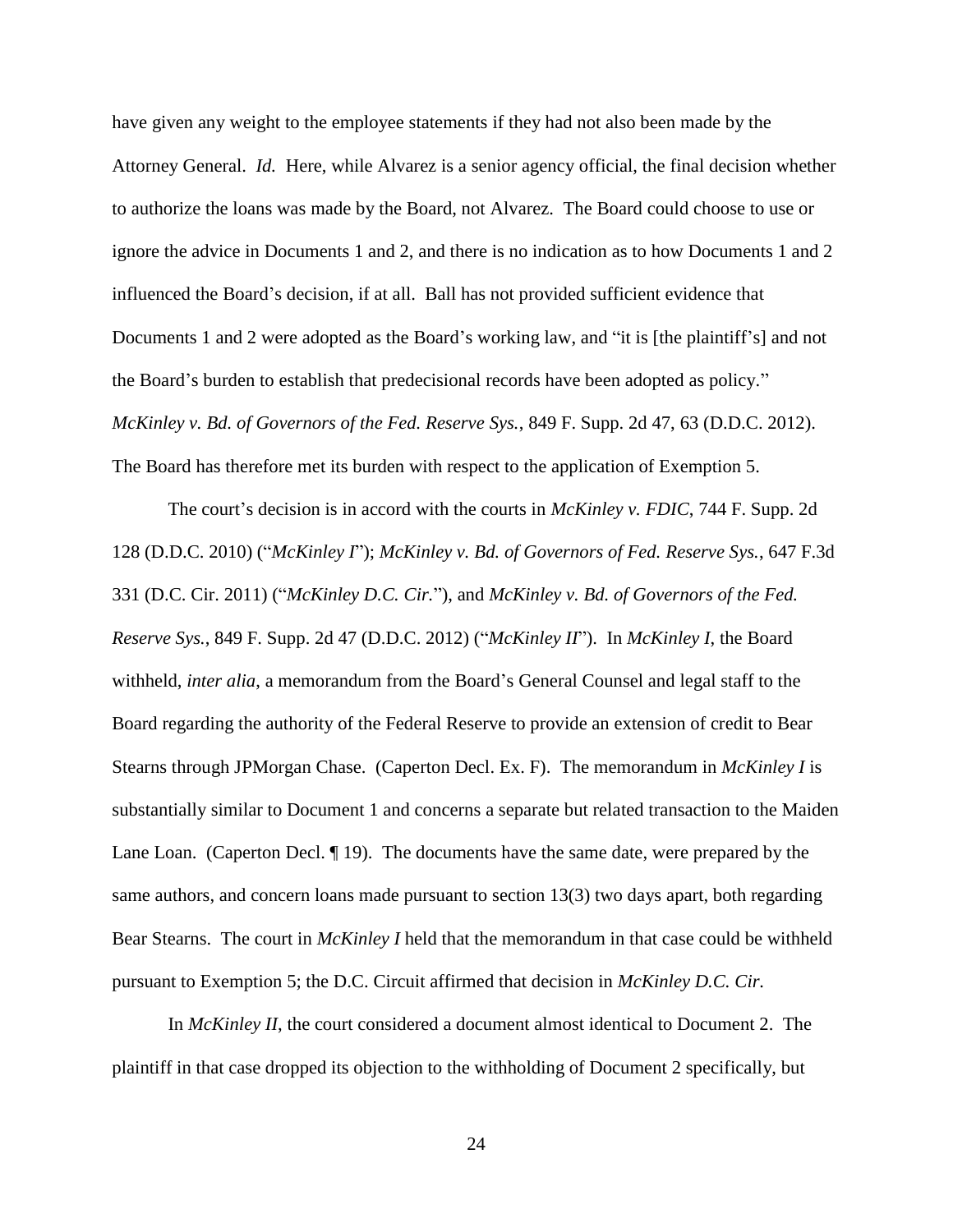challenged the withholding of an earlier draft. "Document 2 is substantially the same document as document 753-764 in *McKinley II*. Document 2 and document 753-764 have the same date, authors, recipients, and subject, but contain some differences in text, reflecting that Document 2 is an updated draft of document 753-764." (Caperton Decl. ¶ 25). The court in *McKinley II* upheld the agency's assertion of Exemption 5. While Ball contends that *McKinley II* is inapposite because that court did not consider the exact same memorandum as Document 2, he has not identified any salient difference which should lead this court to disagree with the holding in that case. As in the *McKinley* cases, the court here finds that Documents 1 and 2 were properly withheld pursuant to the deliberative process privilege under Exemption 5.

## c. Documents 3 and 4—Collateral Spreadsheets – Exemption 8

The Board withheld Documents 3 and 4 in their entirety pursuant to Exemption 8, which allows agencies to withhold records "contained in or related to examination, operating, or condition reports prepared by, on behalf of, or for the use of an agency responsible for the regulation or supervision of financial institutions." 5 U.S.C. § 552(b)(8). Ball does not dispute that Documents 3 and 4 are "contained in or related to examination, operating, or condition reports." Given that the "'related to' language [in Exemption 8] casts a wide net of nondisclosure over any documents that are logically connected to an 'examination, operating, or condition report[ ],'" *Pub. Investors Arbitration Bar Ass'n v. SEC*, 930 F. Supp. 2d 55, 62 (D.D.C. 2013), and Ball does not contest that the spreadsheets are related to bank examination reports, the court finds that the Board has sufficiently established this element.

Ball's sole argument in opposition to withholding of the documents under Exemption 8 is that the collateral spreadsheets contain information provided to the Board from the FRBNY, and because the FRBs are not "financial institutions," the spreadsheets were not "prepared . . . for the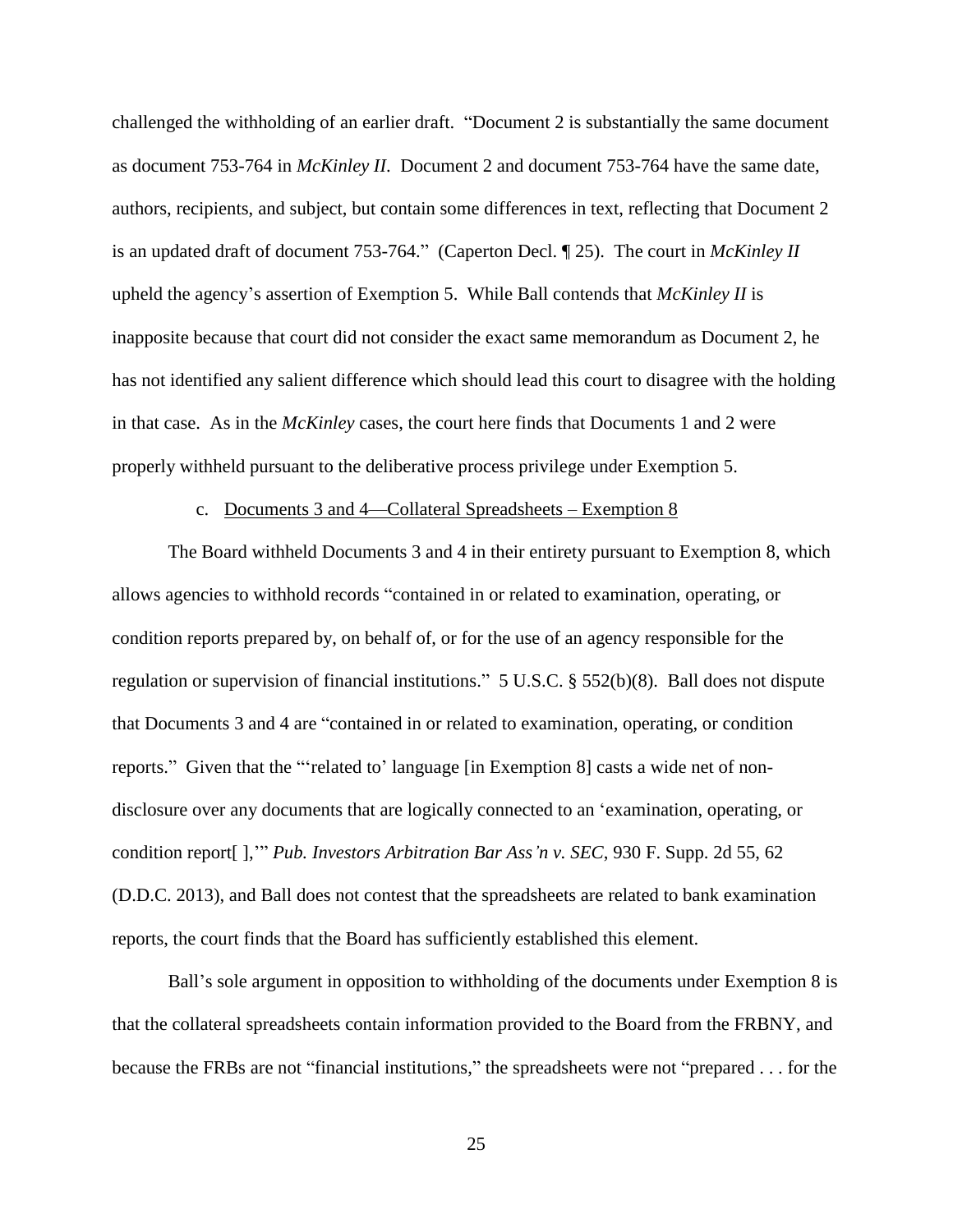use of an agency responsible for the regulation or supervision of financial institutions." Ball asserts that: (1) it is illogical and erroneous for the Board to argue that the FRBs are both regulators and regulated entities; (2) the cases interpreting Exemption 8 have relied on two definitions of "financial institution," neither of which contemplates the FRBs as financial institutions; and (3) finding that the FRBs are financial institutions would not further the purposes of Exemption 8, which is further evidence that the exemption does not apply.

As with any question of statutory interpretation, the court starts with the plain meaning of the text. That interpretation is informed by the D.C. Circuit's teaching that "the meaning of exemption 8 [is] clear," and "its broad, all-inclusive scope should be applied as written since Congress ha[s] 'intentionally and unambiguously' so contemplated." *Gregory v. FDIC,* 631 F.2d 896, 898 (D.C. Cir. 1980) (per curiam) (quoting *Consumers Union of United States, Inc. v. Heimann,* 589 F.2d 531, 533 (D.C. Cir. 1978)). Because "Congress has intentionally and unambiguously crafted a particularly broad, all-inclusive definition . . . it is not [the court's] function, even in the FOIA context, to subvert that effort." *Heimann,* 589 F.2d at 533; *see also McKinley I*, 744 F. Supp. 2d at 143.

Bearing in mind the broad scope of Exemption 8, the court must determine the meaning of "financial institution" as used in the exemption. Few courts have had occasion to analyze whether the FRBs qualify as financial institutions; the Board identified only a single case where a court held that FRBs are financial institutions, and Ball did not cite any cases that held they were not. In *Clarkson v. Greenspan*, No. 97-2035, 1998 U.S. Dist. LEXIS 23566 (D.D.C. June 30, 1998), the FRBs sought to withhold examination reports conducted by the Board, arguing that the Board was an agency responsible for the supervision of the FRBs, which in turn were financial institutions. The court held that: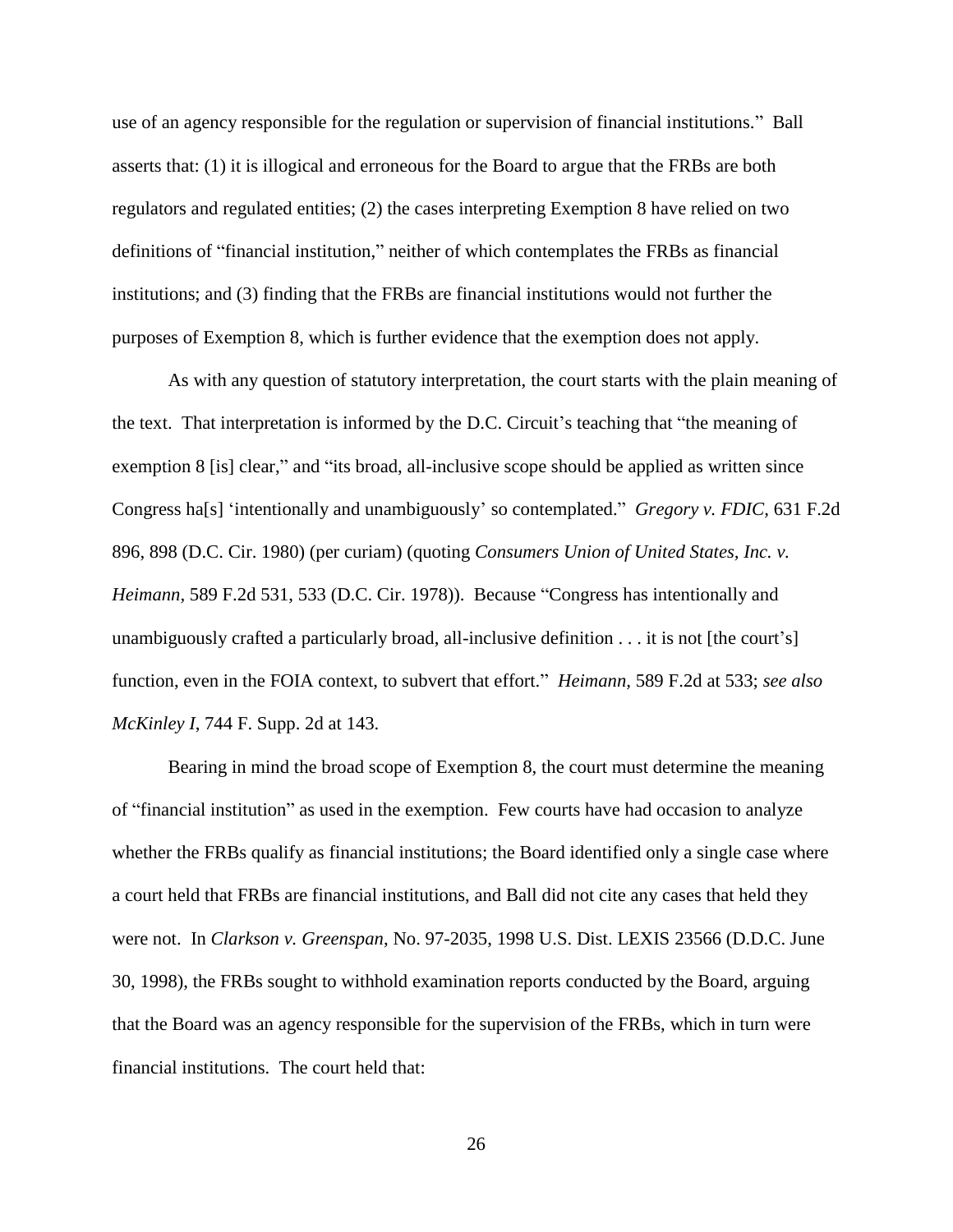A financial institution is any "organization authorized to do business under state or federal laws relating to financial institutions, including, without limitation, banks and trust companies, . . . ." *Pub. Citizen v. Farm Credit Admin.*, 938 F.2d 290, 292 (D.C. Cir. 1991) (quoting Black's Law Dictionary 568 (5th ed. 1979)) . . . Federal Reserve Banks serve as the "bankers' banks," doing "for existing banks what an ordinary bank does for its customers." H. Rep. No. 69, 63rd Cong., 1st Sess. 32, 36 (1913). The Federal Reserve Banks are regulated by the Board of Governors of the Federal Reserve System. The Banks withheld any examinations of the Reserve Banks conducted by or for the Board of Governors. Since the examinations were done by or for the agency responsible for regulating the Federal Reserve Banks, the defendant Banks properly invoked Exemption 8.

*Id.* at \*23-24. Other courts have interpreted "financial institution" broadly to include other nontraditional financial entities. *Pub. Citizen v. Farm Credit Admin.*, 938 F.2d 290, 292 (D.C. Cir. 1991) (the National Consumer Cooperative Bank was a financial institution because "[t]he NCCB is authorized to do business under Title 12, the portion of the United States Code relating to 'Banks and Banking' and other matters concerning financial institutions. Moreover, institutions providing credit services, as does the NCCB, are included within the term 'financial institutions.'"); *Nat'l Cmty. Reinvestment Coal. v. Nat'l Credit Union Admin.*, 290 F. Supp. 2d 124, 135 (D.D.C. 2003) (dismissing case for lack of standing but finding that credit unions are financial institutions under Exemption 8); *Mermelstein v. SEC*, 629 F. Supp. 672, 675 (D.D.C. 1986) (Boston Stock Exchange was a financial institution based on a definition of financial institution found in the legislative history of the Sunshine Act, a statute similar to FOIA).

Courts have generally used two definitions of "financial institution" to guide their analysis. First, Black's Law Dictionary defines financial institution as "[a] business, organization, or other entity that manages money, credit, or capital, such as a bank, credit union, savings-and-loan association, securities broker or dealer, pawnbroker, or investment company." Black's Law Dictionary 748 (10th ed. 2014).<sup>8</sup> Second, courts cite the definition in the legislative

<sup>8</sup> Black's did not define the term "financial institution" at the time FOIA was enacted. The D.C. Circuit used a prior edition of Black's in its decision in *Public Citizen*, as did the court in *Clarkson* (which held that Federal Reserve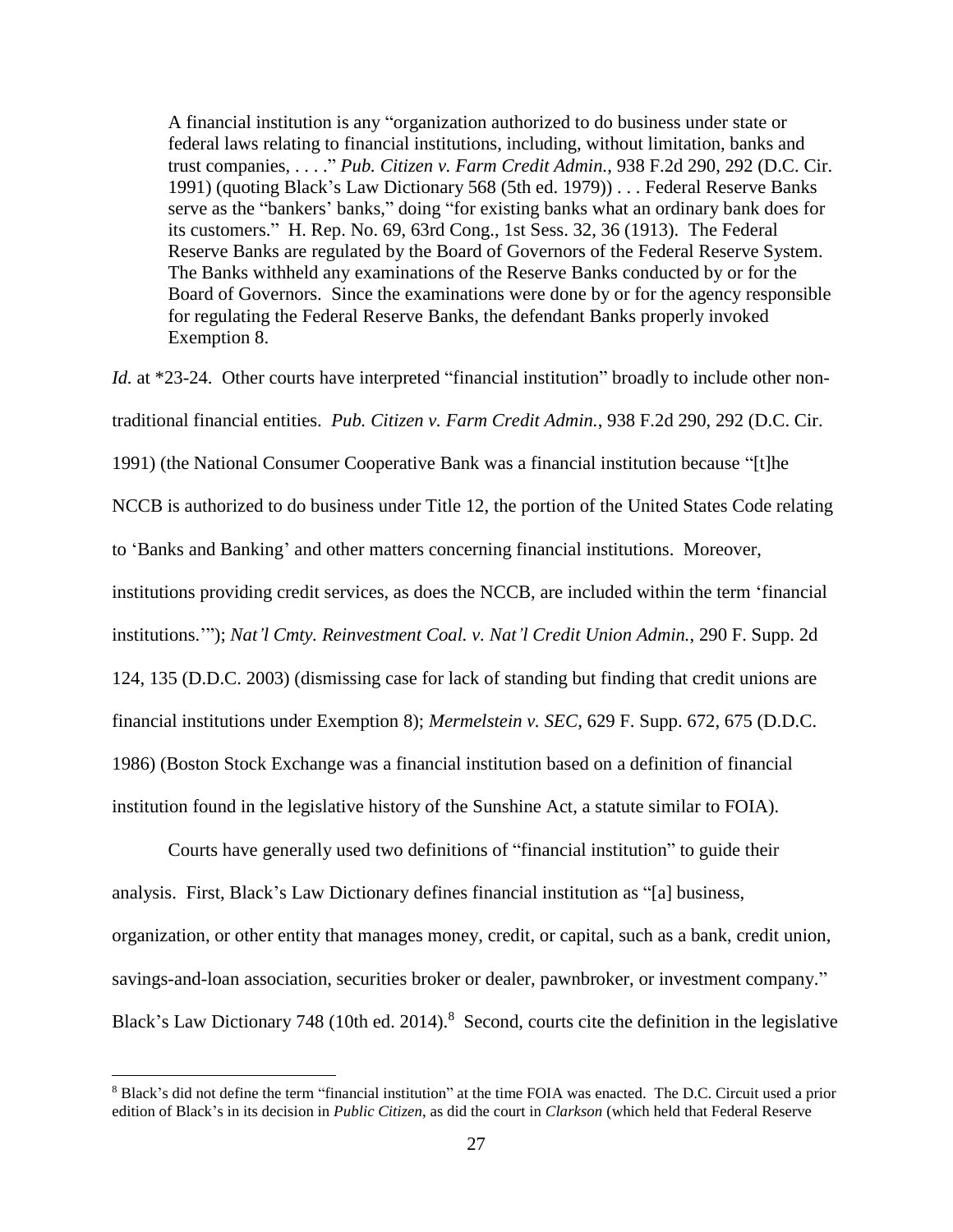history of the Sunshine Act, which uses the term twice (and in one instance adopts FOIA Exemption 8 in its entirety). A Senate report for the Sunshine Act defined financial institutions as including "banks, savings and loan associations, credit unions, brokers and dealers in securities or commodities, such as the New York Stock Exchange, investment companies, investment advisors, self-regulatory organizations subject to 15 U.S.C. § 78(s) and institutional managers as defined in 15 U.S.C. § 78m(f)." S. Rep. No. 94–354, at 24 (1975).<sup>9</sup>

Ball argues that because the FRBs are not banks in the traditional sense, they are not the type of institution intended to be covered by Exemption 8. The exemption covers "financial institutions," not just banks. Even if Exemption 8 was so limited, FRBs could still be considered banks. Ball notes the distinction in the Federal Reserve Act between "reserve bank" and "bank," "national bank," or "member bank" to argue that FRBs are statutorily distinct from normal banks. (Pl. Opp'n 18). While Ball is correct that a reserve bank is distinguished from a national bank or member bank, it is not true that the Federal Reserve Act specifically excludes FRBs from the definition of "bank." In fact, the Act states that "[w]herever the word 'bank' is used in this chapter, the word shall be held to include State bank, banking association, and trust company, except where national banks or Federal reserve banks are specifically referred to." 12 U.S.C. § 221. "Bank" therefore includes FRBs in at least some sections of the Federal Reserve Act, and in fact there are multiple sections in the Act where FRBs and member banks are

Banks are financial institutions). *See Pub. Citizen*, 938 F.2d at 292; *Clarkson*, 1998 U.S. Dist. LEXIS 23566, at \*23.

<sup>&</sup>lt;sup>9</sup> "Financial institution" is defined elsewhere in the U.S. Code, but these definitions are ultimately inconclusive. For example, Title 18 defines financial institution to include Federal Reserve Banks for the purposes of a computer fraud statute, but excludes Federal Reserve Banks in a bribery statute. *See* 18 U.S.C. §§ 1030, 212. The Bankruptcy Code definition includes Federal Reserve Banks. 11 U.S.C. § 101(22)(A). A provision in the Graham-Leach-Billey Act regarding fraudulent access to financial information resembles the Black's definition: "any institution engaged in the business of providing financial services to customers who maintain a credit, deposit, trust, or other financial account or relationship with the institution." 15 U.S.C. § 6827(4)(A). While these definitions are not dispositive, they are some evidence that the term does not categorically exclude FRBs.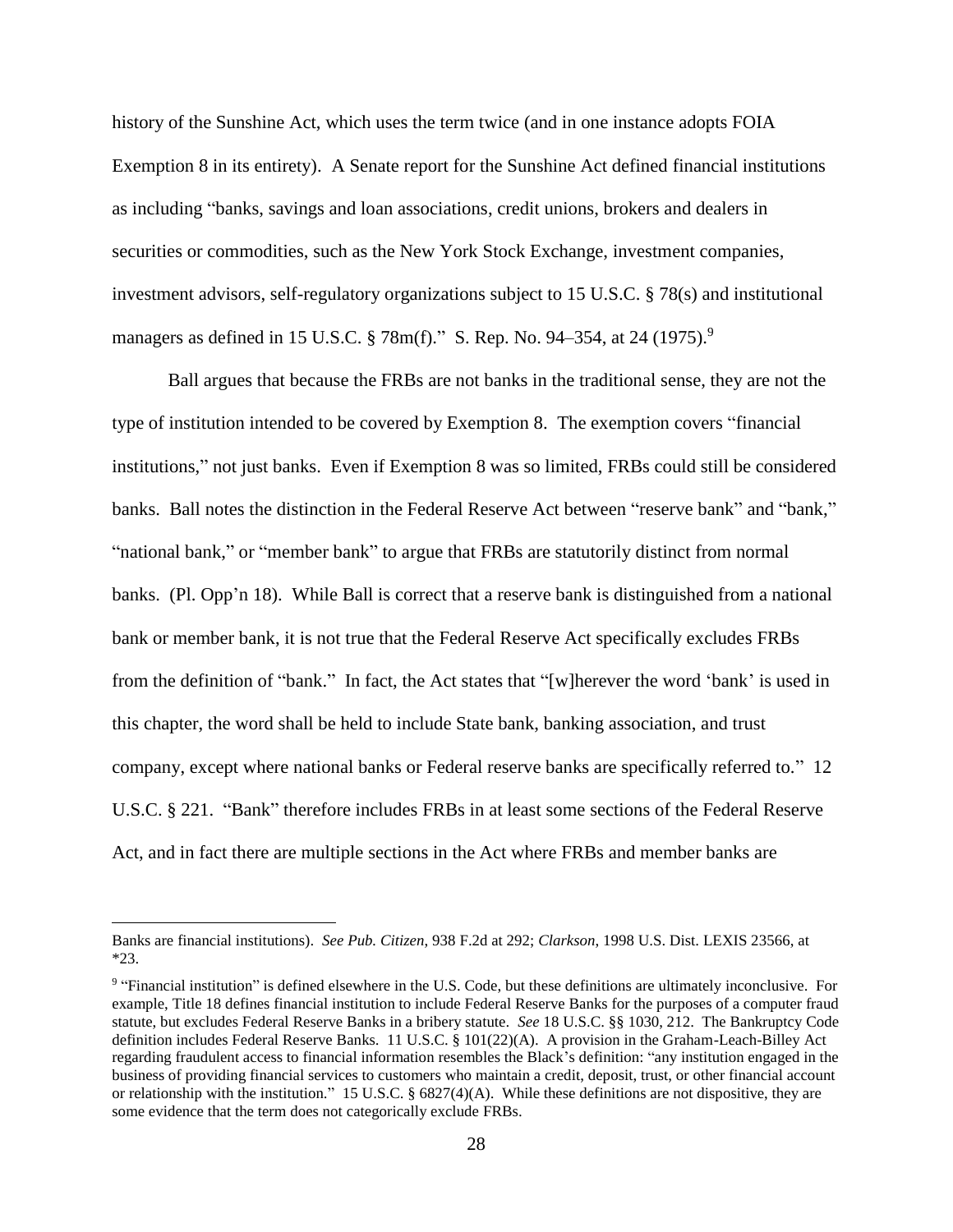referred to interchangeably. *See* 12 U.S.C. § 248 (granting the Board the authority "[t]o examine at its discretion the accounts, books, and affairs of each Federal reserve bank and of each member bank"); § 501 (making it unlawful for any employee of "any Federal reserve bank, or any member bank" to certify a check without an underlying deposit). Further, as the court in *Clarkson* noted, the FRBs are traditionally considered the "'bankers' banks.'" *Clarkson*, 1998 U.S. Dist. LEXIS 23566, at \*23.

Bank or not, FRBs are included in the broader definition of financial institution, which is any "entity that manages money, credit, or capital."<sup>10</sup> Pursuant to the Federal Reserve Act, each FRB commences with a subscribed capital of at least \$4,000,000. 12 U.S.C. § 281. FRBs may receive deposits, make advances on promissory notes, buy and sell debentures, and buy and sell bonds and notes. *See* 12 U.S.C. §§ 342, 347d, 347, 347c, 350, 355(1). FRBs may act as depositories for various institutions, §§ 393-95, and "[t]he moneys held in the general fund of the Treasury . . . [may] be deposited in Federal reserve banks . . . and disbursement may be made by checks drawn against such deposits." *Id.* at § 391. Ball is correct that FRBs engage in other activities which are not the domain of traditional financial institutions, including managing the nation's monetary policy and examining member banks. It may also be true that the FRBs have a public purpose, at least in part. This does not mean, however, that the FRBs do not also function as financial institutions. Like many other banks or financial institutions, the FRBs may "adopt and use a corporate seal . . . make contracts . . . sue and be sued . . . [and] prescribe . . . bylaws . . . regulating the manner in which its general business may be conducted." 12 U.S.C. §

<sup>&</sup>lt;sup>10</sup> The examples of financial institutions provided in Black's—"such as a bank, credit union, [etc.]"—are representative and do not provide an exhaustive list of entities which are financial institutions. *See Am. Council of Life Insurers v. D.C. Health Benefit Exch. Auth.*, No. 14-CV-1138, 2014 WL 5893464, at \*12 (D.D.C. Nov. 13, 2014) ("The words 'such as' preceding the example have meaning, and indicate that the example that follows is not exclusive but only an available option.").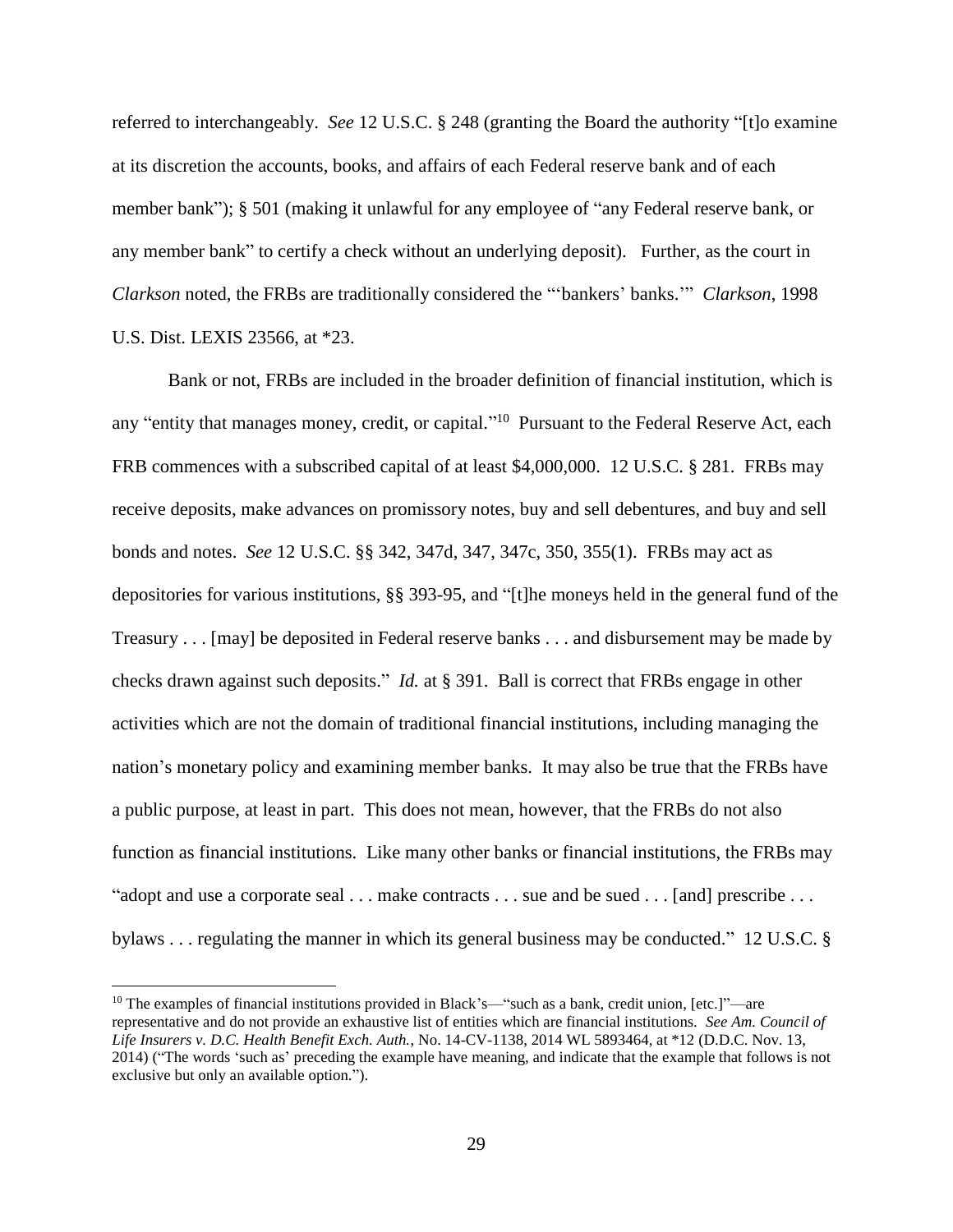341. As a publication by the Federal Reserve titled "The Federal Reserve System: Purposes & Functions" explains, the FRBs "carr[y] out a variety of System functions, including operating a nationwide payments system, distributing the nation's currency and coin, supervising and regulating member banks and bank holding companies, and serving as banker for the U.S. Treasury . . . each Reserve Bank acts as a depository for the banks in its own District."<sup>11</sup> The FRBs are hybrid entities, with some public and some private functions,  $^{12}$  but at least some of their functions are those of a financial institution. They manage "money, credit, or capital," and therefore under a plain meaning interpretation they qualify as financial institutions.

Contrary to Ball's assertion, finding the FRBs to be financial institutions would further Exemption 8's purposes: "(1) to ensure the security of financial institutions by eliminating the risk that disclosure of examination, operation, and condition reports containing frank evaluations of the investigated banks [] might undermine public confidence and cause unwarranted runs on banks; and (2) to safeguard the relationship between the banks and their supervising agencies because if details of the bank examinations were made freely available to the public and to banking competitors, banks would cooperate less than fully with federal authorities." *McKinley I*, 744 F. Supp. 2d at 142-43, *aff'd on other grnds, McKinley D.C. Cir.*, 647 F.3d 331. As the D.C. Circuit has explained, "the exemption was drawn to protect not simply each individual bank but the integrity of financial institutions as an industry." *Gregory*, 631 F.2d at 898. Ball argues

<sup>&</sup>lt;sup>11</sup> "The Federal Reserve System: Purposes and Functions" is a Board publication upon which courts have relied to explain the workings of the Federal Reserve. *See Fed. Open Mkt. Comm. of Fed. Reserve Sys. v. Merrill,* 443 U.S. 340, 343 n.2 (1979); *Fox News Network, LLC v. Bd. of Governors of The Fed. Reserve Sys.*, 639 F. Supp. 2d 384, 401 (S.D.N.Y. 2009), *vacated and remanded on other grounds,* 601 F.3d 158 (2d Cir. 2010). In the Purposes and Functions' "Glossary of Terms," financial institution is defined broadly: "Institution that uses its funds chiefly to purchase financial assets, such as loans or securities (as opposed to tangible assets, such as real estate)." BD. OF GOVERNORS, FED. RESERVE SYSTEM, THE FED. RESERVE SYSTEM: PURPOSES AND FUNCTIONS (2005).

<sup>12</sup> *See U.S. Shipping Bd. Emergency Fleet Corp. v. W. Union Tel. Co.,* 275 U.S. 415, 425-26 (1928) ("Instrumentalities like the national banks or the federal reserve banks, in which there are private interests, are not departments of the government. They are private corporations in which the government has an interest.").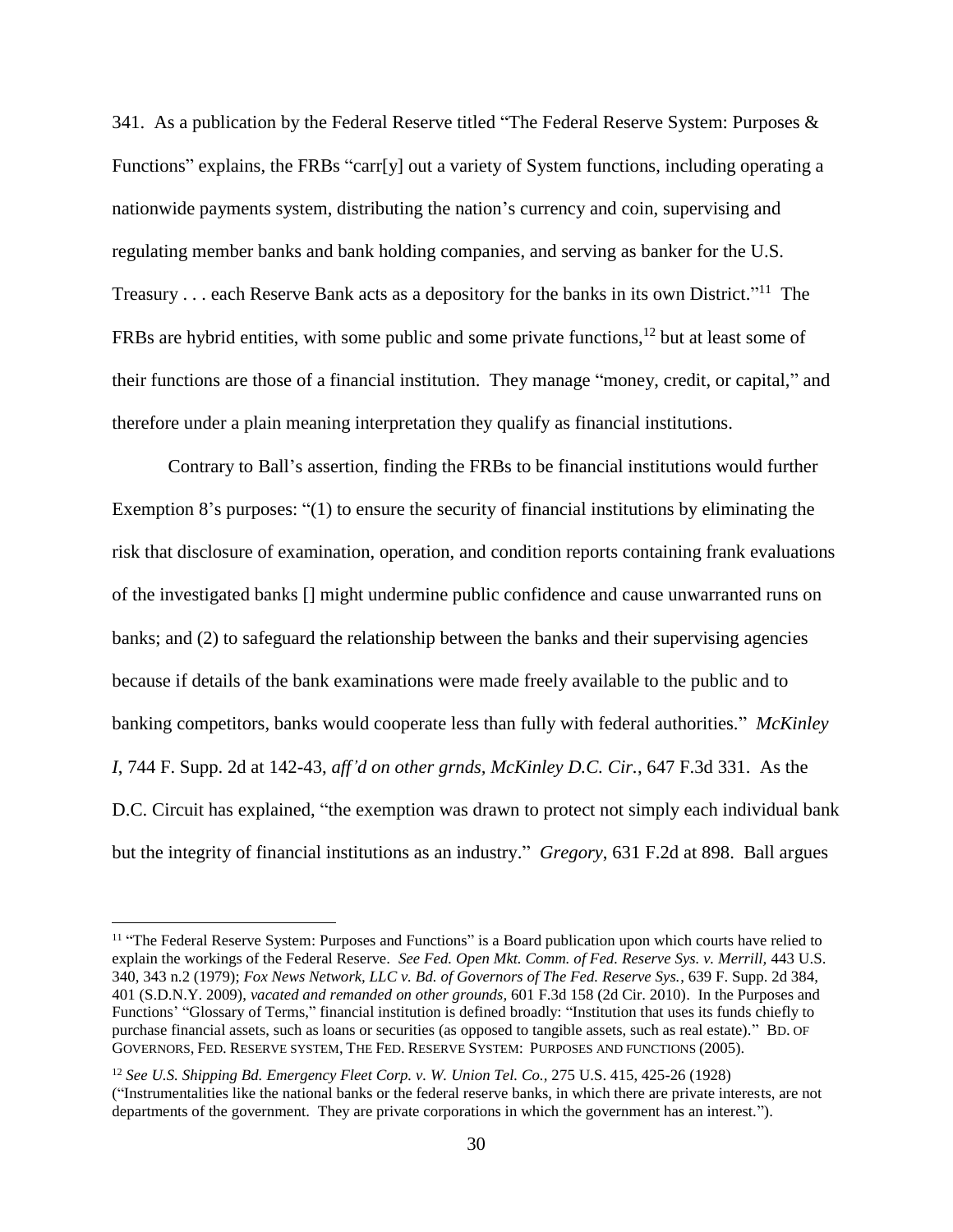that because "a Federal Reserve Bank [does not have] the option of declining to provide information that the Board determines 'in its discretion' to examine," release of the records here could not possibly chill the frank exchange of information between the Board and FRBNY. (Pl. Mot. 20). However, as the Board points out, the fact that it can require examination of the FRBs is no different than any other financial institution subject to mandatory supervision by a federal regulator. If a financial institution cannot expect confidentiality, it may be less cooperative and forthright in its disclosures, even if an examination is mandatory. There is no reason to believe the FRBs would not react the same way. *See* Roseman Decl. ¶ 12. Similarly, it seems likely that financial institutions which provide the FRBs with information would be significantly more cautious if they knew that, once transmitted to the Board, their information lost the protection to which it would normally be entitled. Creating an environment conducive to frank exchange is particularly important in circumstances like the 2008 financial crisis, where real-time data was circulating between financial institutions and regulators at lightning speed, and this frank exchange is what Congress sought to protect with Exemption 8.

Even if the Banks are not "financial institutions" under Exemption 8, the Board could likely still withhold Documents 3 and 4. "[T]he D.C. Circuit has held that, for purposes of Exemption 8, 'examination reports need not pertain to an institution that is regulated or supervised by the withholding agency.' This means that agencies that do not directly regulate or supervise a particular financial institution may still withhold information about that institution under Exemption 8, so long as the withholding agency is one that is 'responsible for the regulation or supervision of financial institutions' more generally." *Pub. Investors Arbitration Bar Ass'n*, 930 F. Supp. 2d at 62-63, *aff'd*, 771 F.3d 1 (D.C. Cir. 2014) (citing *Pub. Citizen,* 938 F.2d at 294). The Board is clearly an agency that is "responsible for the regulation and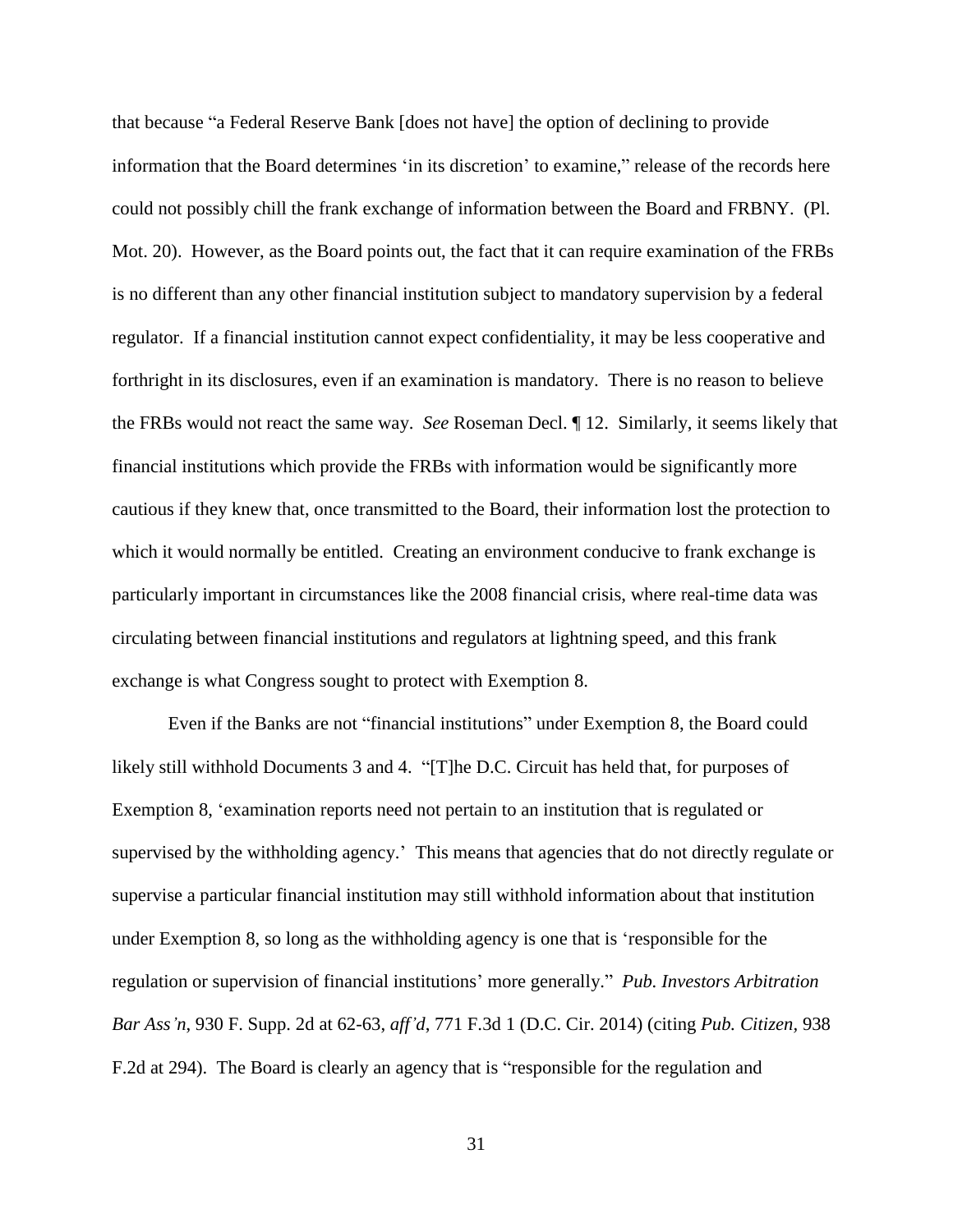supervision of financial institutions more generally." The parties did not address whether Bear Stearns and AIG themselves are financial institutions, but it is reasonably likely that they are, meaning the Board could likely have withheld the documents under Exemption 8 even if the FRBNY was not a financial institution.

### d. Segregability

As noted above, under FOIA an agency must produce "any reasonably segregable portion" of a record that is not exempt from disclosure, 5 U.S.C. § 552(b), and the court must affirmatively determine whether the agency has done so. Caperton's declaration explains that he "worked with other members of the Board's Legal Division to create the *Vaughn* Index" for Documents 1 and 2 and "personally reviewed each page of information identified in the *Vaughn* index." (Caperton Decl. ¶ 17). In addition to this review, Caperton affirms that Documents 1 and 2 are substantially similar to documents withheld in their entirety in *McKinley I*, *McKinley D.C. Cir.*, and *McKinley II.* (Caperton Decl. 18). With respect to Documents 3 and 4, Caperton "determined that they contained no reasonably segregable, non-exempt information" because he "determined that the entirety of those documents, which are bank examination workpapers, are contained in or related to examination, operating or condition reports prepared by, on behalf of, or for the use of the Board in its capacity as financial institution supervisor of the FRBNY, and that no portion of those documents was unrelated to a bank examination." (Caperton Decl. ¶ 33). The *Vaughn* index reasonably describes the documents withheld and the basis for withholding them in full. The court is therefore satisfied that the Board has produced all reasonably segregable nonexempt information.